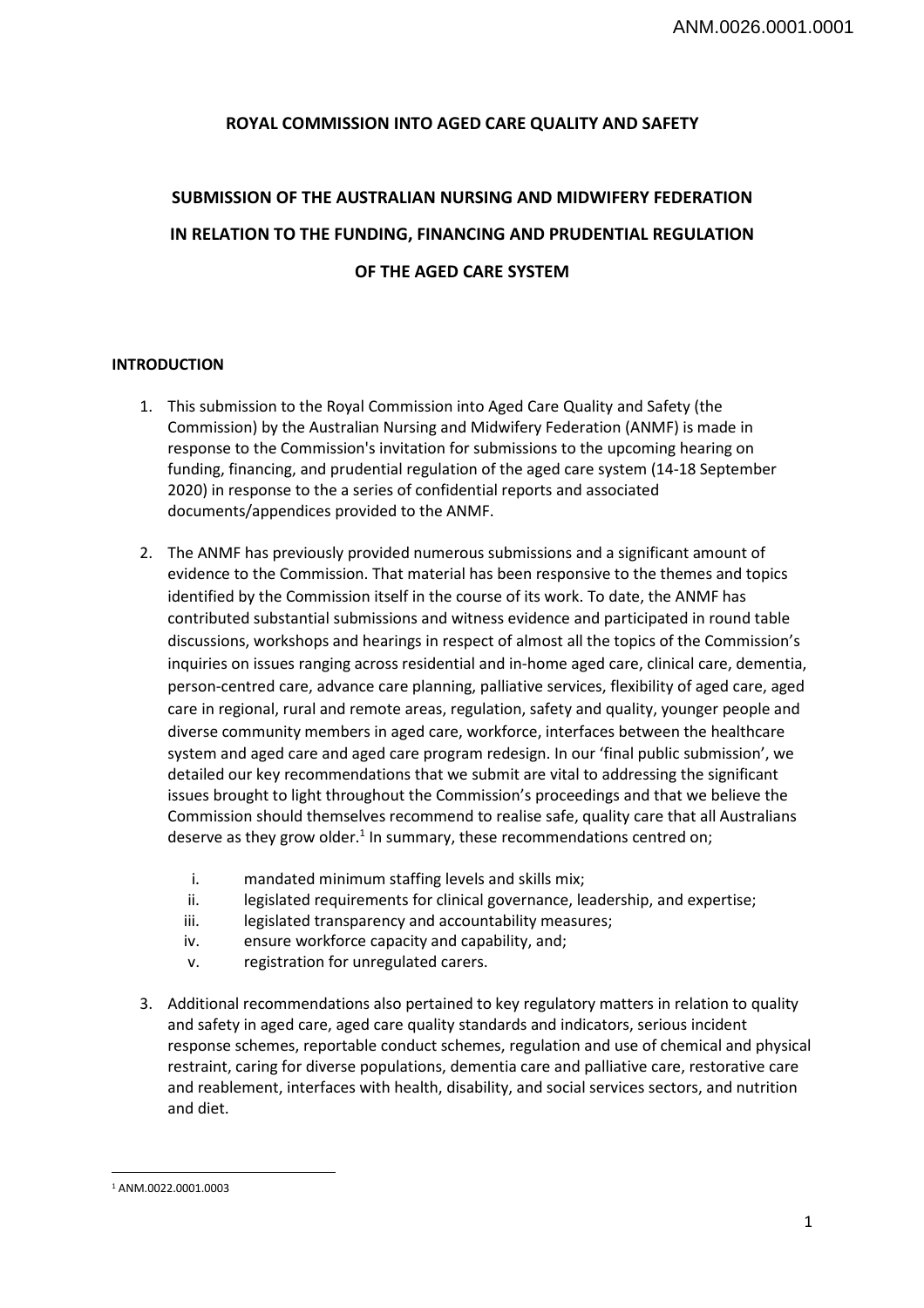- 4. The present hearing and our submission focusses on funding, financing, and prudential regulation of the aged care system which is more or less related to many of the above topics and recommendations covered above. Our present submission is focussed primarily on the following themes:
	- i. Lack of transparency and accountability
		- a) Primarily the ANMF finds the reports listed below contribute significant evidence towards issues of the need for transparency and accountability in the provision of aged care services and the use of funds to deliver those services. We focus particularly where aged care providers may operate under complex structures/group entities and where there is opaque use of RADs and lack of governance in regard to financial flows between related entities.
	- ii. Financing of the aged care sector
		- a) Here, the ANMF provides comment on the issues raised in regard to the financing of aged care, including the identification of a national efficient price for the delivery of services, a required rate of return for providers and potential methods of price regulation.
	- iii. The relationship between aged care provider ownership status, size, and the quality of care outcomes
		- a) Here, we focus on the apparent inverse relationship between the quality of care, and outcomes that are being delivered to residents and provider type. Evidence provided in the reports suggests for-profit providers are more likely to deliver poor quality outcomes but are most likely to be profitable.
	- iv. The measurement of care quality
		- a) Here, we focus on the concerning issues within the reports that highlight the ways in which quality of care is currently measured, the care indicators available, and how the collection and reporting of these measures can be improved ideally through the use of relevant evidence-based quality measures including those that account for staffing and skills mix.
	- v. Proposed reform measures for the aged care sector.
		- a) The ANMF provides comment on particular reform scenarios suggested throughout the reports, including broad in-principle support for those strategies which will enable the realisation of the implementation of mandated staffing levels and skill mix, and other supports which will ensure the safe and quality delivery of care to the people who engage aged care services.
- 5. The remainder of the present submission is divided into subsections each concerning our considered responses to each of the reports. The following reports are discussed:
	- i. Report on the profitability and viability of the Australian aged care industry, BDO
	- ii. Financial analysis relating to aged care providers for assessment of prudential risk, BDO
	- iii. The profitability of aged care, Frontier Economics
	- iv. The cost of residential aged care, the University of Queensland
	- v. The required return for aged care service providers, Frontier Economics
	- vi. Price regulation approaches for aged care, Flavio Menezes
	- vii. Aged care reform: projecting future impacts, Deloitte Access Economics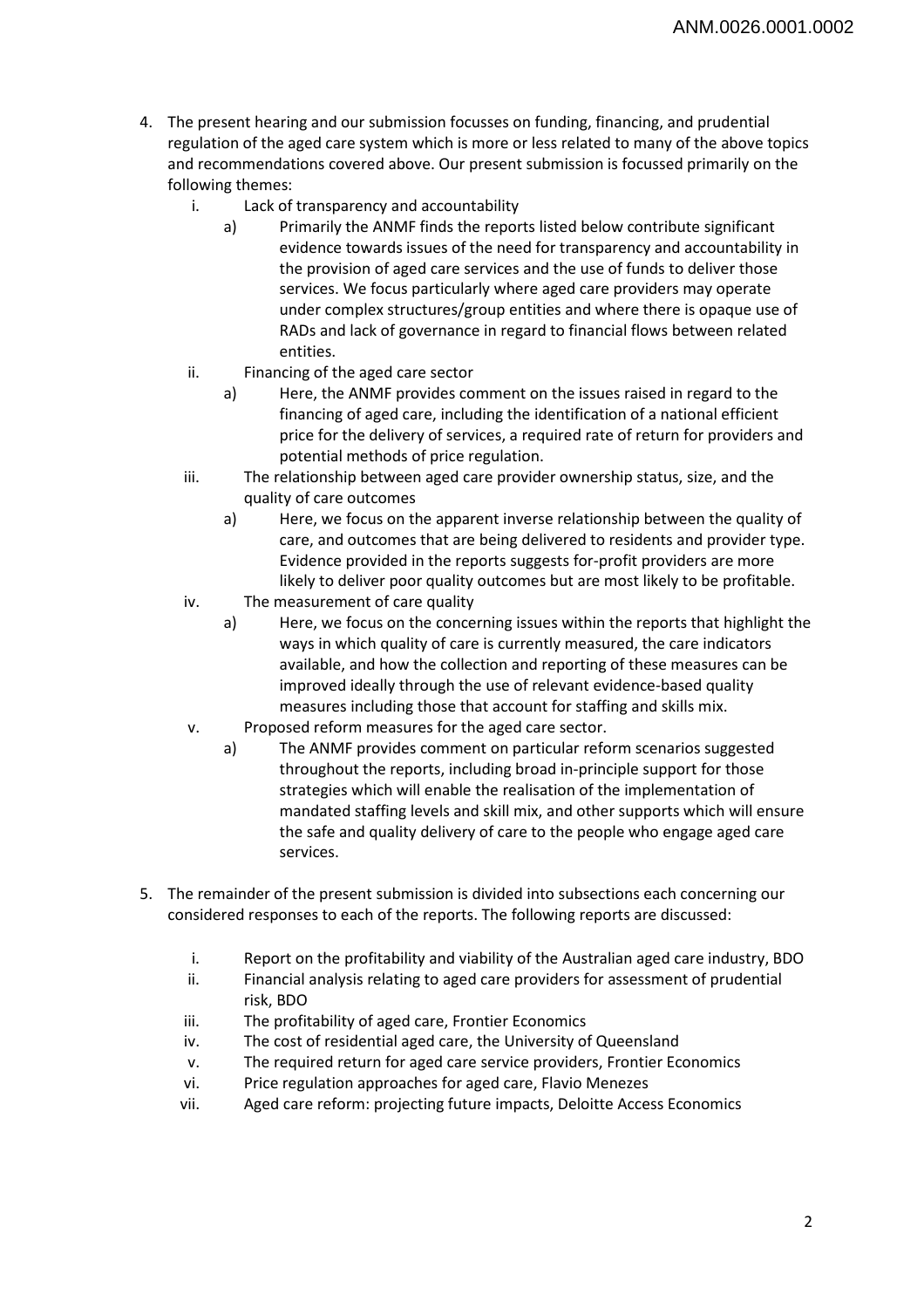## *i. Report on the profitability and viability of the Australian aged care industry, BDO*

6. The Royal Commission engaged BDO to provide an independent analysis of the finances of the aged care sector (approved providers, residential aged care, and home care), including an assessment of profitability and financial viability, to inform the Commissioners' development of recommendations. BDO also explored whether there are relationships between financial indicators and available care indicators.

## *Group structures*

- 7. Group structures and the transparency of financial activities regarding aged care providers' use of group structures was examined. Group structures are legal but often opaque financial practices used by providers to maximise return and minimise risk. Utilisation of group structures within aged care reduces transparency of financial practices in the sector. Refundable Accommodation Deposits (RADs) paid by residents can be transferred to other entities also owned by the provider via related party loans and used to fund e.g. capital purchases. If a provider then becomes insolvent, as the underwriter, the Government may need to repay the resident's deposit (to them or their estate), while the purchased properly can remain that of the related entity (i.e. it is not sold to refund the deposit).
- 8. Group structures may also enable providers to optimise activities by utilising the services of their own related entities to provide services e.g. management fees. BDO did not locate any information regarding the governance of this process.

## *Residential aged care*

l

- 9. Regarding the profitability and viability of residential aged care, the report notes that labour costs account for approximately 70 percent of total expenditure in residential aged care.<sup>2</sup> Commonwealth Government funding for care and accommodation accounts for 68 percent of income (for-profit), 69 percent (not for-profit), and 52 percent (State Government) respectively. State Governments provide 20 percent of the funding for Government owned providers, but less than 1 percent of the total income of for-profit and not-for-profit providers.
- 10. For-profit providers receive around \$16 more care income per subsidy day than not forprofits (\$237 versus \$221 per subsidy day); 79 percent (\$12) of this comprises a higher Commonwealth Subsidy and Supplement component. The report suggests that the declining number of providers overall may be related to the increasing market share of the largest forprofit providers. Larger providers appear to be more profitable.
- 11. A large proportion of RADs (86 percent in FY2018) appear to be invested in assets including property, plant, and equipment rather than care.

<sup>&</sup>lt;sup>2</sup> Here, the report does not specifically define what costs are counted as 'labour costs' however Appendix A provide a range of definitions that incorporate types of labour costs including; care – labour costs, accommodation – labour costs, hotel – labour costs, and administration – labour costs (which includes salaries and superannuation paid to executives, managers and senior management employees, bonuses, and incentive payments and commissions.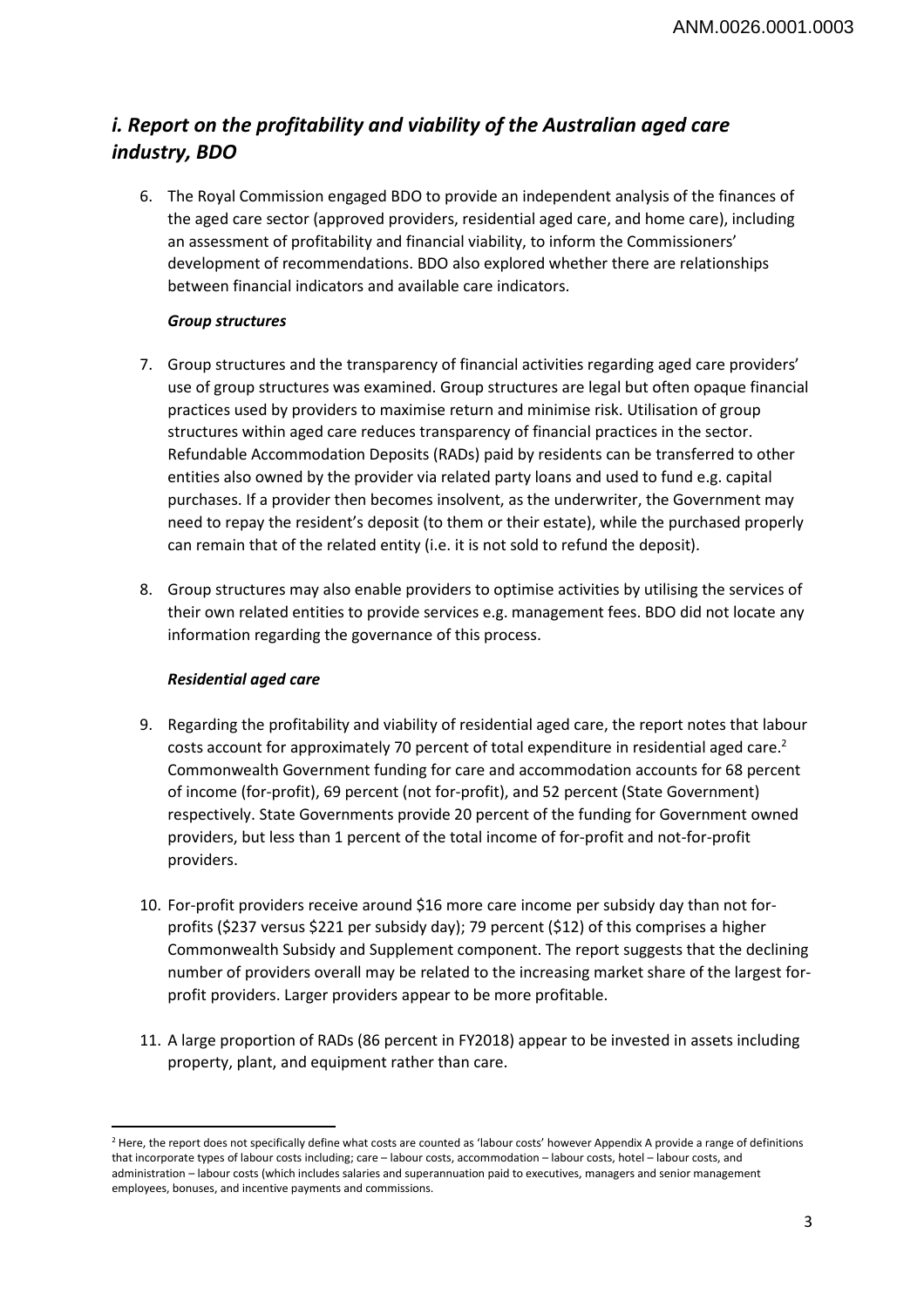## *Home care*

12. The report notes that the viability of home care services is unknown due to the absence of balance sheet information from the Government's financial reporting collection.

### *Finances and care indicators*

- 13. The report stated that significant variance was found between providers in terms of care indicators with overall, few and statistically weak correlations noted between care indicators and financial metrics:
	- i. A weak relationship was identified between income and care indicators for people with higher care needs that attract higher payments.
	- ii. A weaker relationship was identified between care expenses and care indicators.
- 14. Overall, the report highlighted that there appeared to be no direct relationship between care needs and care expenditure (i.e. changes in care needs do not seem to result in any change in expenditure). Further, the report notes that it could be argued that an increase in expenditure to increase the number of staff performing care duties may not necessarily improve quality of care if those staff are not well trained, if there are not effective management and governance processes, or if there is not an organisational culture that encourages performance and quality.
- 15. The correlation between care needs and expenses (while still low) was found to be stronger among not-for-profit providers than for-profit providers (i.e. greater relationship between care needs and expenses). Correlation between care needs and expenses is lower for Government than not for-profits, but the data is more dispersed and appears to indicate high levels of expenditure per resident.

## *General conclusions*

- 16. The report found that the current model of profitability and viability in the Australian aged care sector appears to favour more sophisticated providers that have the financial acumen to manage diverse portfolios with capital structures (e.g. large providers with many related entities). Complex structures (while opaque) may enable providers to maximise returns and potentially reduce reliance on Government funding (i.e. opaque financial practices maximise profits). A concern here is that these complex, opaque structures may weaken the link between drivers of return on investment and the quality of care (i.e. quality care is not incentivised/prioritised if there are other more profitable avenues to maximising returns).
- 17. The BDO supports the use of group structures as a reasonable approach to return maximisation, however warn that opacity and lack of governance may increase risk of loan recoverability and clear understandings of return. The BDO also cautioned against implementing any new policies regarding utilisation of group structures and highlight the availability of insufficient data to determine the policy impact, which may be negative.
- 18. The BDO recommend improvements in transparency to underpin better informed decision making in relation to policy and investment. Greater transparency is recommended across a number of specific areas (see page 7-8 of the report). Overall, enhanced reporting,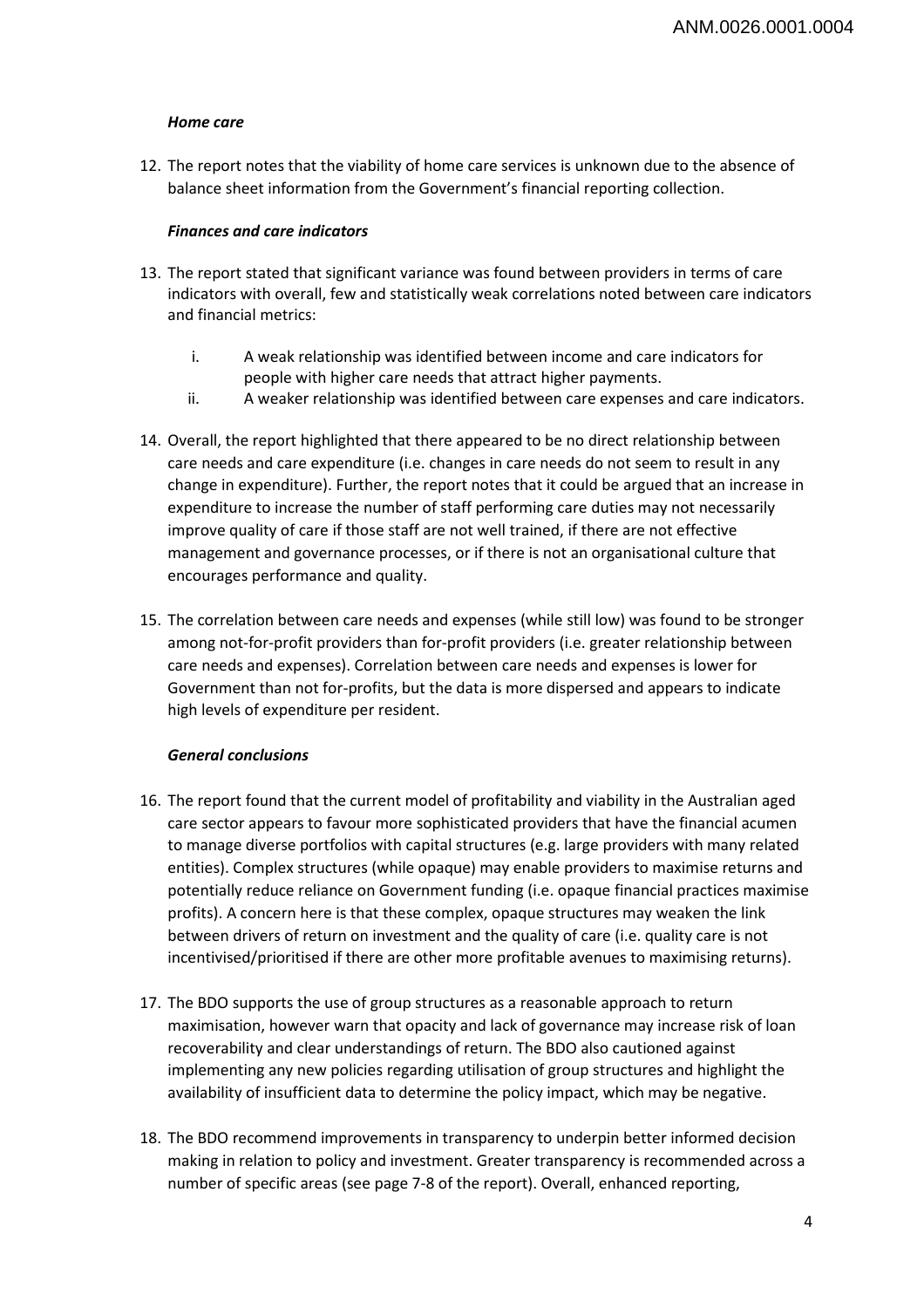particularly for home care providers is urgently called for by the report. The ANMF very strongly supports calls to urgently improve the transparency of reporting – particularly regarding related entities/complex group structures – as this would enable a greater extent of analysis and decision making. These requirements for legislation for enhanced transparency and accountability is required across the entirety of the aged care sector from home care, to residential aged care and respite care.

## *ii. Financial analysis relating to aged care providers for assessment of prudential risk, BDO*

- 19. The Commission engaged BDO's Andrew Fielding to identify around six approved aged care providers (residential and in-home care) that appeared to meet one or more pre-specified selection criteria. Overall, information for 870 residential care providers and 918 home care providers for FY2019 with entity level data available for 761 providers was examined. The selected providers account for less than one percent of all providers within the dataset.
- 20. The pre-specified selection criteria for the analysis appeared to apply to the majority of providers as the report noted that most providers appeared to meet one or more of the selection criteria. Significant liabilities in the form of Refundable Accommodation Deposits (RADs) appeared to be a common feature of many providers and the report highlighted that RAD liabilities of over \$10m were identified for 413 providers and that 81 providers appeared to possess RAD liabilities that accounted for greater than 1,000 percent of their reported net assets.
- 21. Lack of transparency and detail regarding provider use and reporting of RADs particularly in regard to their utilisation through complex related entity structures is concerning and impedes accurate assessment of the level of prudential risk for stakeholders (e.g. providers, consumers, and government) within the aged care sector. This appears to be particularly the case for for-profit providers that possess large RAD liabilities that are hard to evaluate in terms of recoverability and risk. A key concern that has particular relevance during and following the COVID-19 pandemic, is that where consumers may choose to pull out of aged care and require reimbursement of their RAD, providers that have moved RADs along via complex related entity structures may not possess the necessary liquidity to repay the deposit putting themselves, the consumer, and the Government at risk.
- 22. The report explains that due to the lack of clear information regarding the reporting and use of RADs and because RAD liabilities are treated as "current liabilities" that can be used by providers for various purposes (e.g. to increase or decrease current assets and/or liabilities) the actual prudential risk evident within the sector cannot easily be determined. The report highlighted that the varied applications of RADs by providers creates potential difficulties when setting benchmarks for financial ratios that use balance sheet items and when comparing results between providers that use RADs for different purposes.
- 23. Further, the report highlights several additional areas where limited or unclear data was noted:
	- i. Details of group structures/complex related entity structures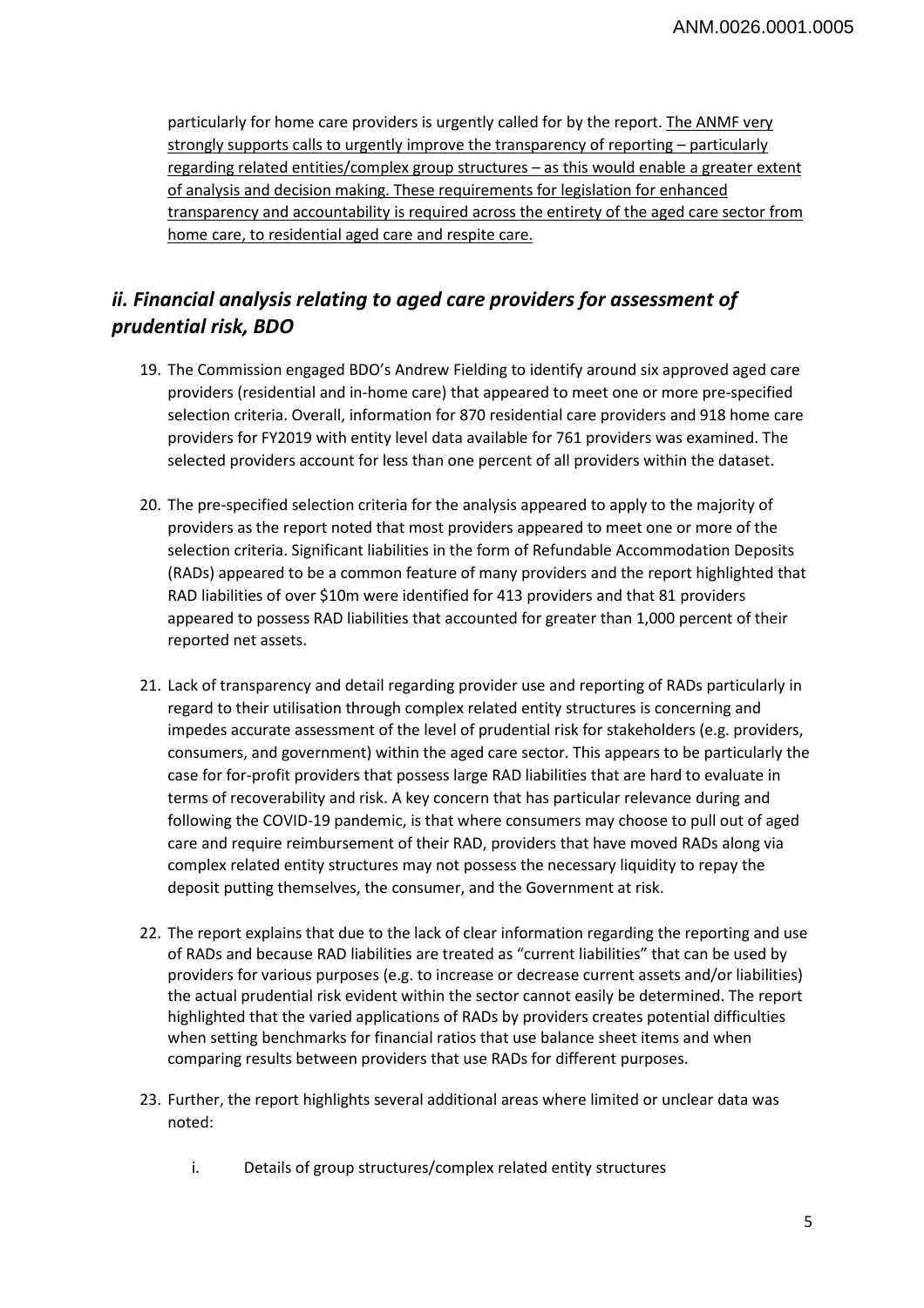- ii. What intangible asset balances are for and how they have been calculated
- iii. The terms, documentation, recoverability/collectability, and security etc regarding related party loans (information limited only to whether the loans are current or non-current assets or liabilities).
- 24. The report noted that the data provided to the BDO for analysis did not contain information regarding whether or not particular providers were members of a group with complex related entity structures and that publicly available information was required to identify this. Utilisation of complex related entity structures is one way that providers are known to use RADs which creates difficulty in terms of assessing provider liquidity, prudential risk, and the ability of providers to reimburse RADs to residents/clients. Due to the absence of supporting data regarding the collectability of loans made to related entities, the report noted that it would be reasonable to assume that some providers loan a large proportion of their RAD liabilities to related entities. These loaned liabilities are difficult to account for and challenging to assess how readily collectable they are in the event the provider was required to reimburse them. The concern here is that because RADs are guaranteed by the Commonwealth Government, if RAD liabilities are loaned to related entities for the purchase of capital (e.g. real estate) and not able to be paid back (i.e. if the provider becomes insolvent), the Government may be forced to guarantee the 'lost' RAD liabilities.
- 25. Based on the limited available information, the report concluded that many providers appear to have low liquidity relative to their RAD liabilities; 37 percent of providers had less than 35 percent of their RAD liabilities (totalling \$17.4bn) in highly liquid assets. This figure appears to be even higher among for-profit providers, with 68% having less than 35% of their RAD liabilities covered by liquid assets.
- 26. Following analysis and adjustment regarding RADs, the report noted that around 56 percent of providers may appear to be in financial distress (current liquidity ratios of less than one) and that for-profit providers in particular appeared to have significantly lower current ratios than others. Further, 36 percent of providers in FY2019 would appear not to satisfy a potential threshold of 20 percent in terms of capital adequacy.
- 27. Overall, the report highlighted that the available data was not detailed enough to conduct a thorough analysis of individual providers, particularly regarding how these providers use RAD funds and what assets remain on balance sheets to repay RAD liabilities. The report suggests that it is not possible to give definitive guidance regarding the risks associated with the use of RADs by aged care providers based on the data provided and that detailed review of individual providers and additional financial information would be necessary to fully understand the nature of industry use of RADs, risks, and assets remaining available for meeting RAD liabilities and client/resident risks. Because the utilisation of RADs, particularly via complex related entities, is apparently a significant but also very opaquely reported issue where a huge amount of resident and/or family member money is held and potentially moved around and lent on by providers, the ANMF submits that this is an area where transparent reporting is required. The ANMF strongly recommends that if RADs are retained in substantially their current form there must be clear, legislated requirements for providers of aged care to report on the use of RAD funds and how RAD liabilities are to be repaid.

## *iii. The profitability of aged care, Frontier Economics*

28. The Commission asked Frontier Economics to prepare a report on returns in the aged care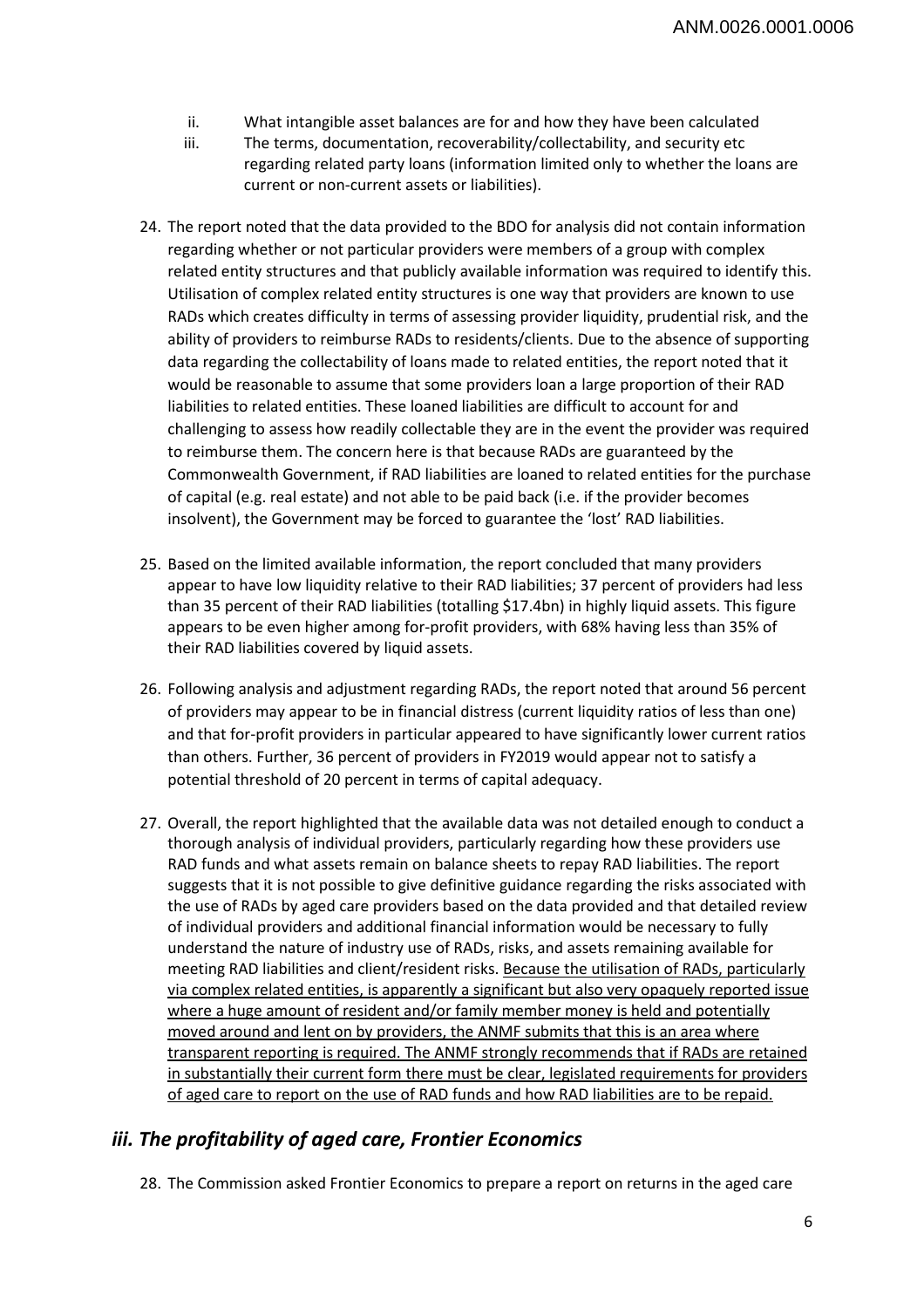sector. This report uses secondary sources of information to report on the financial returns earned by providers of aged care services in Australia over the course of the last five years.

- 29. The first section of the report looks to determine the best measures by which the financial returns of approved aged care providers can be determined. The report acknowledges Earnings Before Interest, Tax, Depreciation and Amortisation (EBITDA), and Earnings Before Interest and Tax (EBIT) as the most appropriate measures by which a reasonable comparison of provider can be made, when expressed as a proportion of revenue or residents.
- 30. Frontier economics does however state that several changes are required in the way which providers record their financial accounts. These changes largely involve the way in which RADs are recorded. The report states that as of 30 June 2019, the balance sheet of residential aged care providers maintained the value of RADs to be \$30,183,000,000 (\$30.1bn). A figure which is noted to represent 7 percent of liabilities within the sector. However the commitment to RADs as a liability may vary by provider with a greater commitment to RADs (as a portion of liabilities) witnessed in some facilities, and less in others. The extent to which residents choose to pay for accommodation by means of a RAD (as opposed to a daily accommodation payment (DAP) appears to vary by provider type. The report indicates that as of May 2020, 30 percent of individuals preferred to pay for their accommodation using RADs in the not-for-profit sector, 44 percent in the for-profit sector and 35 percent in the government sector.
- 31. As indicated within the report, it appears that RADs can function as both a source of revenue and a source of capital. It follows that, where providers do not have access to RADs they would be required to find alternate sources of revenue and capital. In this scenario DAPs would likely be the alternative form of revenue and corporate bonds or debt the alternate form of capital. Through means stated in the report, issues in comparing the profits of providers then become apparent where a provider who is more heavily invested in RADs may demonstrate lower dollar earnings but still provide the same return to equity as another provider which may be less invested in RADs. A comparison between these two providers may then incorrectly conclude that the second provider is more profitable than the first.
- 32. In acknowledgment of the above challenges presented by the role of RADs in analysing the financial data of providers, Frontier Economics suggests that for EBIT and EBITDA methods of analysis to be most effectively applied, adjustments to the financial accounts of providers is required. The report suggests that:
	- i. RADs be treated as non-current liabilities
	- ii. The implicit interest paid on the RAD debt as an expense be included
	- iii. The implied interest on RADs be included as revenue.
- 33. In concluding remarks regarding the challenges presented by RADs, the report states that if in analysing financial returns the above adjustments are not made; the analysis will be limited to observing changes that occur over short periods of time, and confined to sectors that have similar capital structures and sources of revenue. It is clear then in this sense that the way in which RADs are being accounted for in financial reporting is not reflective of the diverse and varied nature of providers operating throughout aged care.
- 34. Further to the above, the report echoes sentiment made within the BDO report and states that all financial data should be treated with caution. Several reasons are provided as to why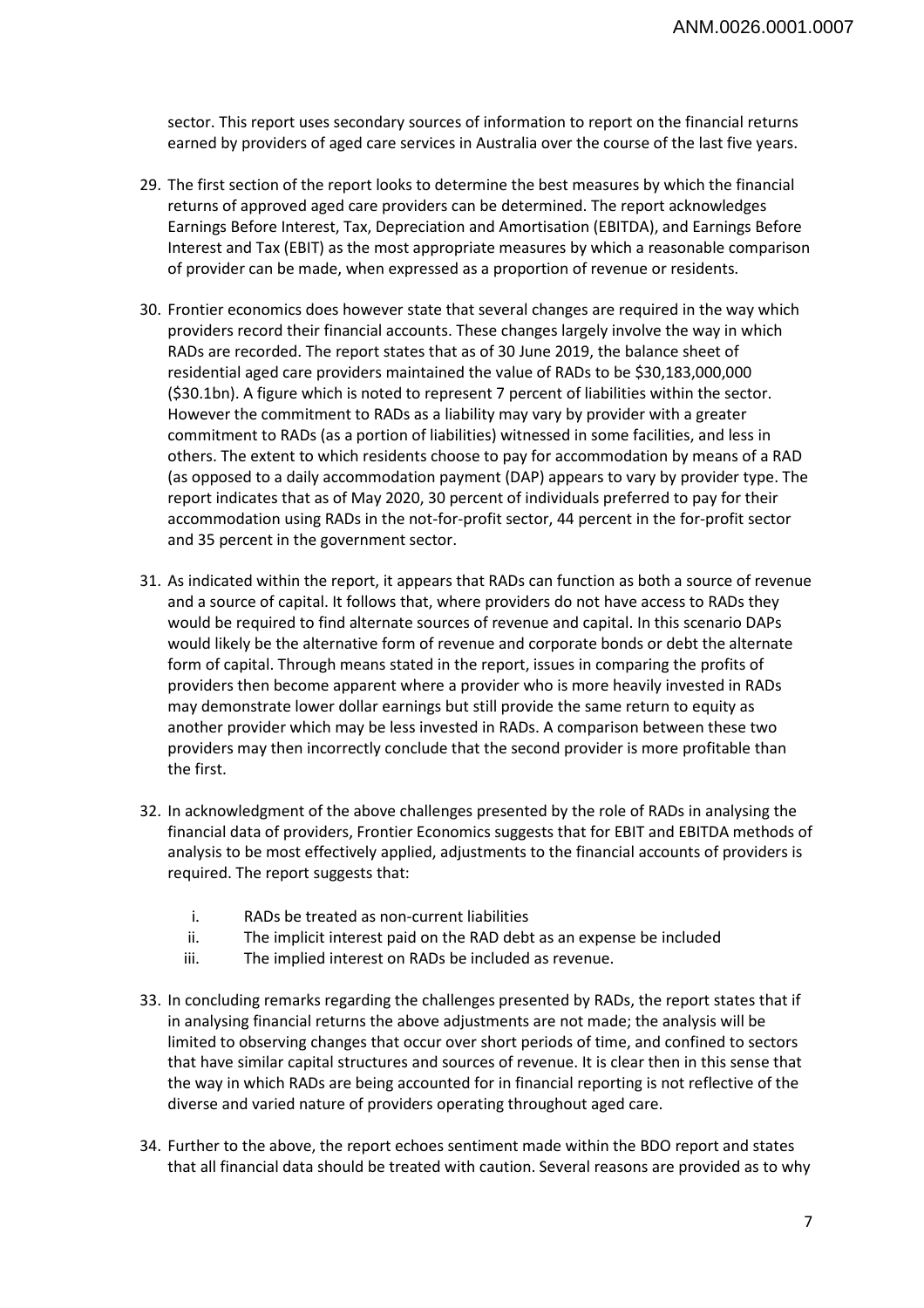this might be the case, but the primary concern is related to financial flows that occur between related entities. To reiterate, these financial flows may be facilitated through:

- i. Lease payments by an approved provider to a related entity which owns the property asset
- ii. A loan by an approved provider to a related entity of RADs and the payment of the interest on that loan from the related entity to the approved provider
- iii. A loan by a related entity to an approved provider and the payment of interest on that loan from the approved provider to the related entity
- iv. The payment of management fees or other expenses by the approved provider to a related entity.
- 35. It is then also noted that even where accurate representation of profits can be assumed as being fairly represented; the portion of profits generated (and recorded) for a provider may not be accurately represented due to the portion of non-aged care activities undertaken by that provider.
- 36. It is the view of the ANMF that the above analysis as presented by Frontier Economics contributes to the evidence that indicates there is a significant lack of transparency in financial reporting throughout the sector. Where RADs contribute such a large contribution to the financial activity of a provider, the way in which they are utilised, and to whose benefit should be clearly stated and discernible from publicly available information. It is apparent that this is currently not the case. Further, the above analysis suggests the use of group entities, although legal, potentially contribute to the facilitation of business practice that is profit orientated at the expense of residents, and the quality of care which they receive. The ANMF strongly recommends that the way in which funds are gained and utilised should be clear from providers' reporting, and that all providers should be held accountable via legislation, particularly where available funds are intended to support delivery of care to the resident and where significant sums of money are held in trust by providers with very little requirement to report.
- 37. The second half of the Frontier Economics profitability report provides an analysis of average returns to aged care over the last five years by making assumptions that account for the apparent challenges noted above.
- 38. The ANMF acknowledge Frontier Economics statement in regard to the findings of this analysis:

*"we have formed the opinion that certain adjustments need to be made to the reported accounting data before useful analysis can be undertaken. The reported accounting data might be satisfactory for comparisons over relatively short periods of time (for example, a few years) for the same entity or group of entities. However, reported financial data are not very useful for comparisons across entities that differ in their capital structure, kind of care or location."* 

39. As has been widely acknowledged throughout the Commission, and is evident throughout these reports, the aged care sector is varied, diverse and complicated, and so the ANMF notes that the findings of average returns to the sector as identified by Frontier Economics may not be truly representative of the real profits attained by providers in the sector. For the purpose of analysis however it is acceptable to the ANMF that the following statement is supported in principle, being that, at an aggregate level the findings are in line with what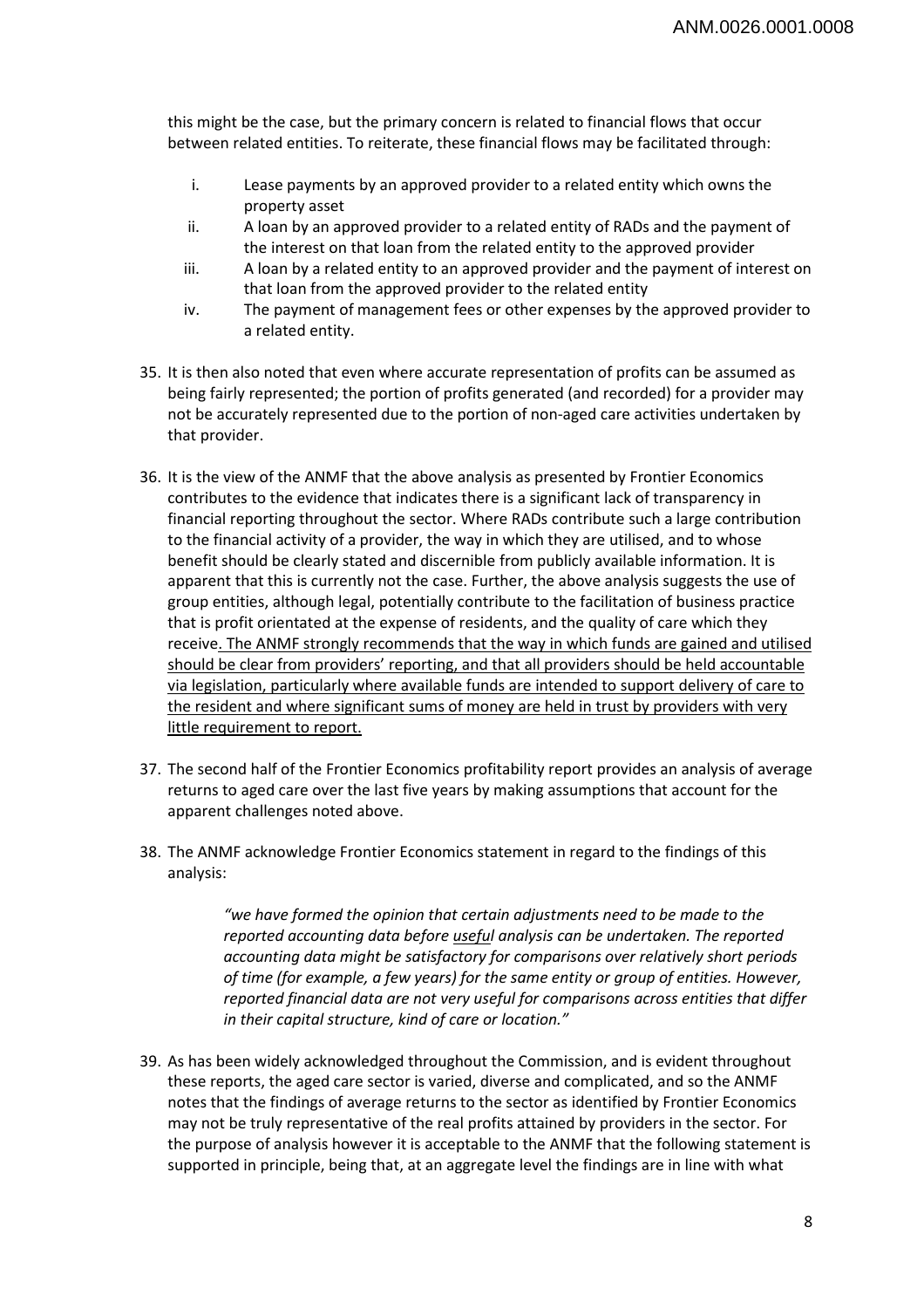economic theory might suggest, and that given the relative ease and access into and out of the sector, returns are likely close to the cost of capital in the long term.

40. Frontier Economics find that at an aggregate level, when not accounting for different structures of ownership (for-profit, not-for-profit and government) within aged care, returns in residential care were modest on average but significant enough to induce investment. The report notes average returns in residential aged care were reasonably constant in FY2015, FY2016 and FY2017, and that significant investment in infrastructure during this time is a likely indication that providers within each segment did recover their cost of capital. Further analysis then segments the return to the sector by ownership type. It is these findings that then suggest for-profit providers were more likely to recover their cost of funds, making a higher return than not for-profits; and not for-profits making a higher return than government operators. In response to these findings, the ANMF highlights the inverse relationship between the likelihood to recover costs, and the quality of care delivered by the provider. In this regard the ANMF draws attention to the findings of the University of Queensland report (discussed in detail below), which draws a distinct connection between for-profit ownership and the delivery of relatively lower quality care.

## *iv. The cost of residential aged care, The University of Queensland*

- 41. The University of Queensland (UQ) was commissioned by the Royal Commission into Aged Care Quality and Safety to conduct and report on an analysis to:
	- i. Estimate the efficient cost of delivering residential aged care for the range of output quantities and care qualities observed historically, accounting for the degree of care required by residents and other relevant factors that impact on service delivery costs.
	- ii. Assess the historical level and distribution of inefficiency across service providers, using the estimates.
	- iii. Determine the efficient costs required to achieve the different care qualities for all aged care facilities, using the estimation model(s).
- 42. The study noted that it used a comprehensive set of seven quality indicators, ranging from clinical outcomes of residents, process quality standards and service experience indicators.

## *The rating system doesn't incorporate all important factors for determining quality (e.g. staffing)*

43. The composite quality index developed specifically for the project comprised several quality indicators (consumer experience ratings, reported issues, accreditation standards not met, and prescription of four high-risk medicines; sedatives, antipsychotics, opioids and antibiotics). We note that these quality indicators are dissimilar to those used by the United States Centers for Medicare and Medicaid Services (CMS) Rating System for nursing homes (the CMS Five-Star Quality Rating System or 'CMS Compare') which are; health inspections, quality measures (15 different physical and clinical measures for nursing home residents), and staffing (the number of hours of care provided on average to each resident each day by nursing staff). Congruent with what CMS highlights in relation to rating systems for nursing homes in a general sense, no rating system can address all the important considerations underpinning decision-making regarding the selection of a particular home. Considerations regarding the need or preference for specialty care (e.g. dementia, rehabilitation, or culturally appropriate care), or ease of family visitation are not incorporated into CMS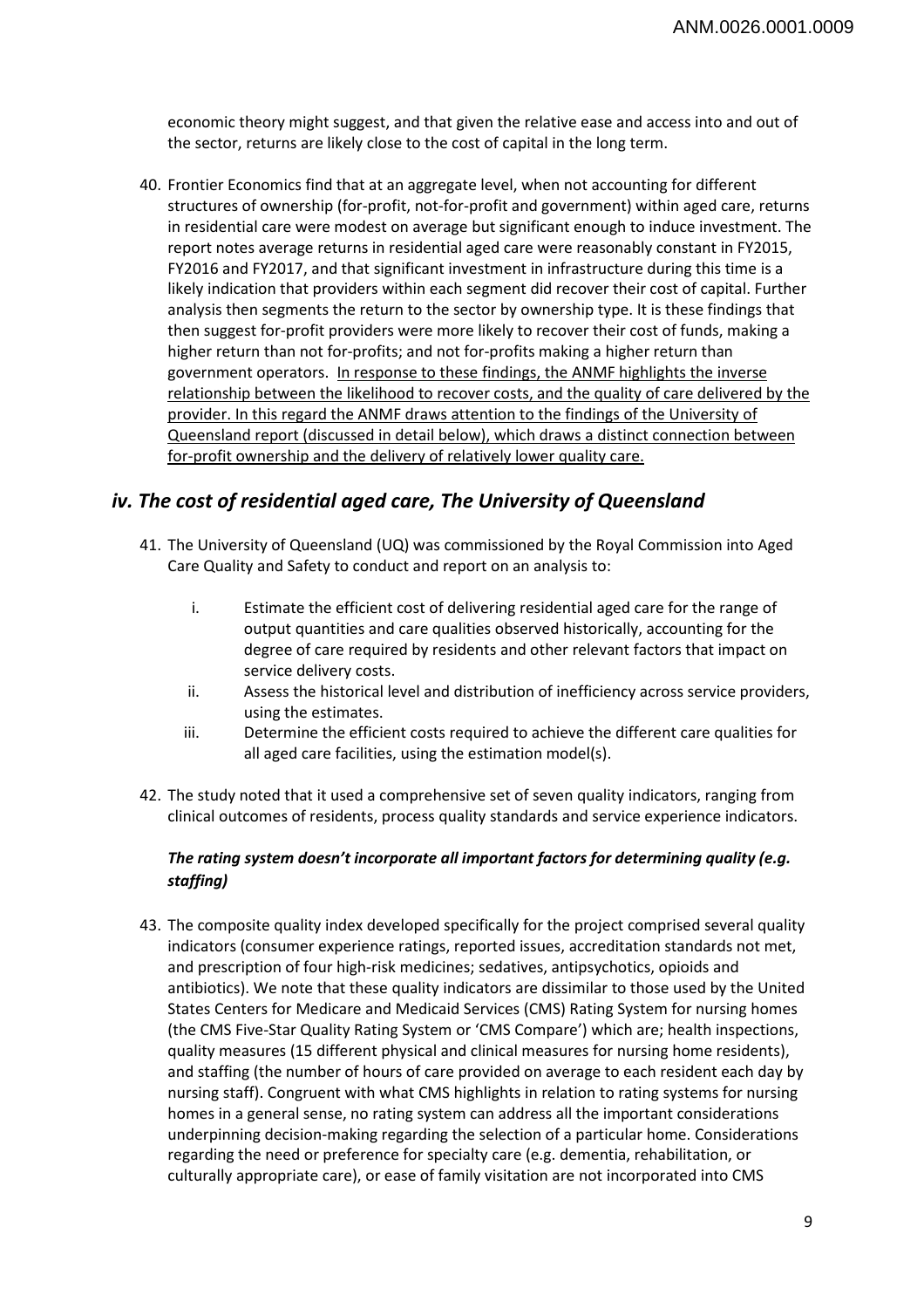compare nor the UQ report.

## *There is limited direct evidence available to determine the quality of care provided within Australian nursing homes*

- 44. Concerningly, the UQ report highlighted that there were insufficient direct measures of the quality of care recorded for facilities examined, indicating that stakeholders including consumers (e.g. older people and their loved ones), staff, providers, and governments have little to go on when determining the specific or relative quality of care that residents receive within Australian nursing homes.
- 45. The ANMF strongly recommends that there must be greater collection, reporting, and use of relevant and evidence-based quality measures in nursing homes so that stakeholders including consumers, staff, providers, governments and government agencies have the best available, relevant evidence regarding the quality of care delivered by Australian aged care providers. Staffing levels and skills mix are evidence-based indicators of care quality and better resident outcomes. As we have highlighted in our previous submissions that address the CMS Rating System, it is also important to understand that rating systems are neither designed to nor capable of determining safe, quality staffing levels or ensuring that providers meet any particular standard of staffing numbers and skills mix. Rating systems may facilitate better consumer decision making and sector transparency, but do not themselves underpin staffing improvements and the delivery of safe, quality aged care.

## *International and national quality and safety indicators for aged care*

- 46. The ANMF has also examined the Commission's eighth Research Paper on international and national quality and safety indicators for aged care.<sup>3</sup> This paper reviewed national and international Quality and Safety Indicators and where applicable, a comparison was made between these indicators and Australian Aged Care providers. Overall 305 largely heterogenous indicators were identified across nine domains of physical and psychosocial function, health-related areas (inclusive of medication-related indicators), social well-being, and safety and quality of life. Canada, Netherlands and Sweden also provided home care indicators. For comparison, 134 quality and safety indicators were identified. These covered 12 domains (inclusive of home-care indicators):
	- i. medication-related
	- ii. pressure injury
	- iii. falls/fractures
	- iv. weight loss, malnutrition
	- v. bowel/bladder/incontinence
	- vi. depressive symptoms/depression
	- vii. pain

 $\overline{a}$ 

- viii. care plans/medication review
- ix. hospitalisations

<sup>&</sup>lt;sup>3</sup> The Registry of Senior Australians (ROSA) Research Team at the South Australian Health and Medical Research Institute (SAHMRI). International and National Quality and Safety Indicators for Aged Care. 2020. Available at:

https://agedcare.royalcommission.gov.au/sites/default/files/2020-08/research\_paper\_8\_-

\_international\_and\_national\_quality\_and\_safety\_indicators\_for\_aged\_care.pdf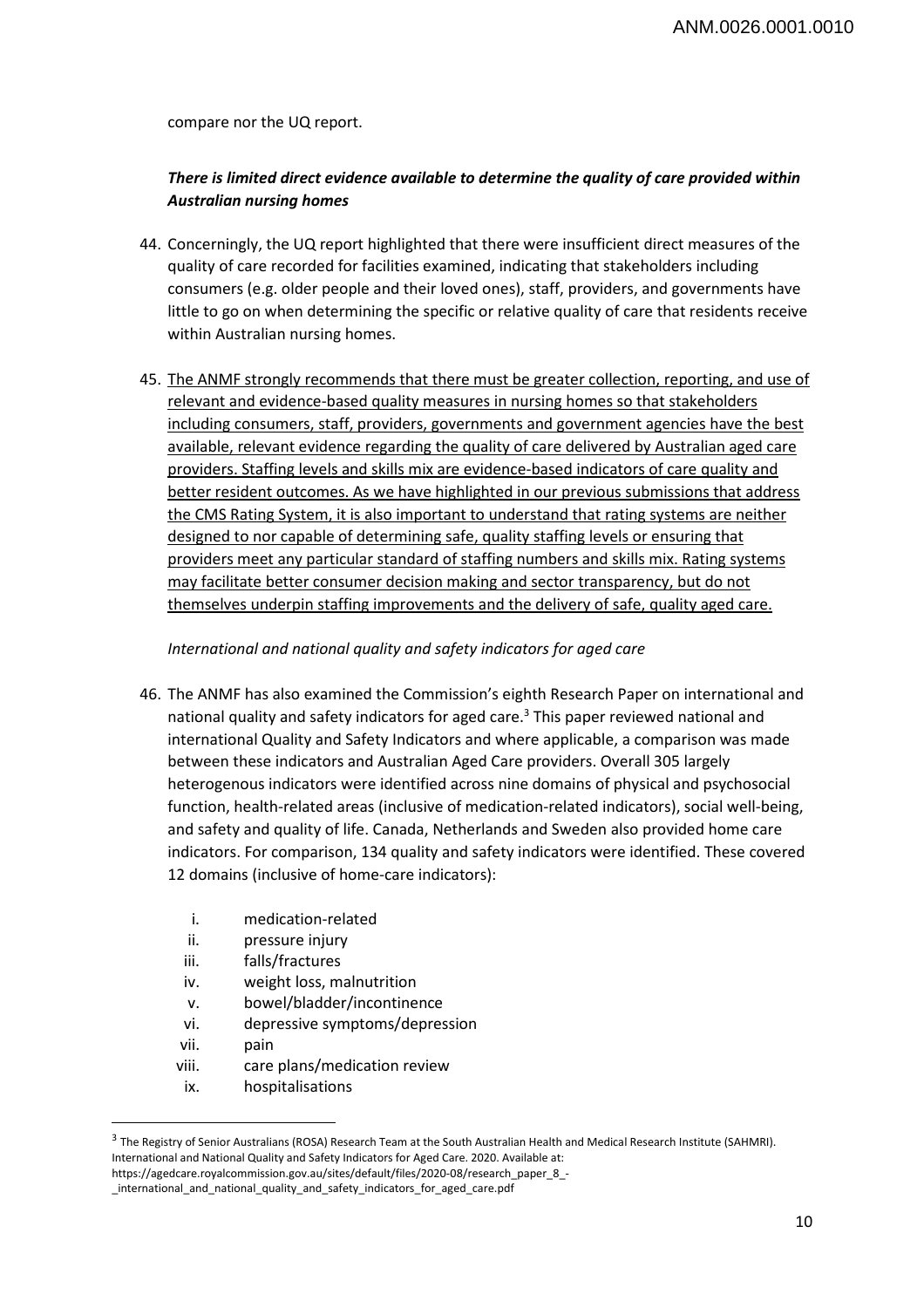- x. infections
- xi. cognition
- xii. mortality
- 47. A comparison of Australia's performance against national/international indicators found that low end performance was observed for utilisation of care plans and mediation reviews and significant unplanned weight loss. Mixed performance was observed for antipsychotic or anti-anxiety/anti-hypnotic medication use and pressure injuries (stage II-IV). High performance was observed for re-hospitalisations and emergency department presentations within 30 days of discharge.
- 48. The ANMF supports the reports suggestion that by using existing administrative data, and at no extra burden to aged care providers, domains for the routine monitoring of aged care quality and safety indicators in Australia could include:
	- i. Medication related quality of care, antipsychotic medication use, high sedative load, and antibiotic use.
	- ii. Falls and fractures
	- iii. Hospital re-admissions
	- iv. Hospitalisation for dementia/delirium in individuals with dementia
	- v. Pain (chronic opioid use)
	- vi. Premature mortality
	- vii. Pressure injury
	- viii. Utilisation of care plans and medication reviews
	- ix. Weight loss/malnutrition
- 49. The report goes on to suggest that any set of quality and safety indicators should be consistent at the national level, and should use existing data for the development of indicators that are feasible, standardise aged care providers management systems to capture additional elements as part of their ongoing processes of care, focussing on complementing and not repeating data already elsewhere collected, and develop and include high quality instruments to capture domains of care not able to be collected elsewhere (e.g. quality of life, consumers' experience). These recommendations are all supported by the ANMF.
- 50. Finally, and also supported by the ANMF, the report also recommends that any reform of quality and safety indicators should incorporate the following elements:
	- i. Routine monitoring of home care quality and safety.
	- ii. Real time data collection
	- iii. Establish and include evidence-based target ranges or benchmarks
	- iv. Allow for adjustment of case mix
	- v. Maintain a provision for public reporting to support transparency and accountability throughout the sector.
	- vi. Include reassessment of indicators to ensure relevance
	- vii. An independent regulatory body be responsible for oversight of the indicators
- 51. One of the key issues raised in this reporting appears to be a lack of quality of life and wellbeing measures. With the Royal Commission repeatedly highlighting calls throughout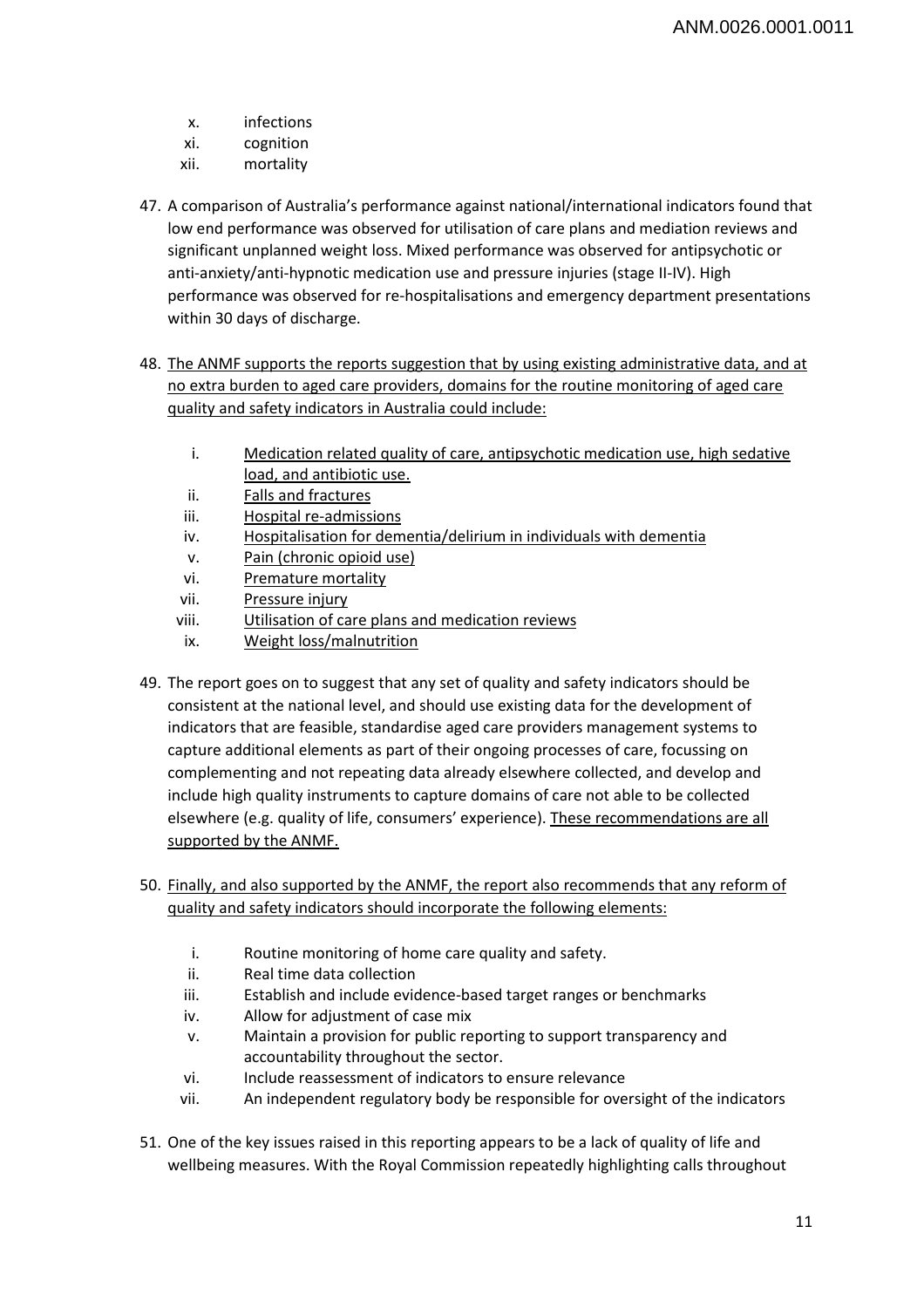the sector for the delivery of respectful and dignified care it appears unreasonable that there is no currently feasible method of reporting these outcomes at the population level. This lack of reporting ability has also been acknowledged in the ANMFs response to the UQ report, whereby the research team identified a lack of direct evidence that would enable an appropriate understanding of the provision of quality care in Australian aged care facilities. The ROSA team concludes their analysis of national and international quality and safety indicators by stating that with currently available data, Australia is capable of implementing a well-designed, comprehensive, and effective set of quality and safety indicators. Given this clearly stated capability to do so, there does not appear to be any reason why this reform would not be agreed upon. In implementation of these indicators however, it is imperative that work is undertaken to ensure measures of quality of life and wellbeing are appropriately captured and reported in any scheme of aged care quality and safety indicators..

## *The provision of high-quality care is not common*

 $\overline{a}$ 

- 52. The UQ report notes that only 11 percent of providers appear to be delivering relatively higher quality care than what could be regarded as the 'standard' or moderate quality delivered by 78 percent of providers. Government-owned and smaller-sized homes appear to provide relatively higher quality care, while a large proportion of the total number (11 percent) providers delivering relatively poorer quality care appear to be owned by for-profit companies.
- 53. Based on the limited data available to the investigators, 78 percent of providers appear to deliver 'moderate' quality care, while 11 percent deliver relatively poorer quality care and 11 percent deliver relatively higher quality care. Overall, Government-owned and smaller-sized facilities appeared to deliver relatively higher quality care where size of facility appeared to be consistently associated with relatively better quality regardless of ownership/provider type. Concerningly, for-profit providers accounted for a higher proportion of lower-quality nursing homes relative to their prominence within the sector. The relationship between nursing home size and resident and family member satisfaction where smaller size appears to underpin greater satisfaction has also been identified in published studies.<sup>4,5,6,7</sup> These studies also found other positive relationships between measures of amount of exercise/activity of residents, individualized care processes, ownership status, staffing ratios, and staff education levels and inverse relationships with satisfaction for chain affiliation and size of facility.
- 54. With for-profit aged care providers and larger operators increasing their market share across residential and in-home aged care, the ANMF strongly recommends that greater scrutiny must be placed upon aged care providers - particularly for-profit providers based on the

<sup>4</sup> Spangler D, Blomqvist P, Lindberg Y, Winblad U. Small is beautiful? Explaining resident satisfaction in Swedish nursing home care. BMC Health Serv Res. 2019;19(1):886. doi:10.1186/s12913-019-4694-9, 10.1186/s12913-019-4694-9

<sup>5</sup> Shippee TP, et al. "Family Satisfaction With Nursing Home Care." Research on Aging 39.3 (2017): 418-442. Ovid MEDLINE(R). Web. 12 August. 2020. <http://ovidsp.ovid.com/ovidweb.cgi?T=JS&PAGE=reference&D=med14&NEWS=N&AN=26534835>.

<sup>6</sup> You K, et al. "Do Nursing Home Chain Size and Proprietary Status Affect Experiences With Care?." Medical Care 54.3 (2016): 229-34. Ovid MEDLINE(R). Web. 12 August. 2020. <http://ovidsp.ovid.com/ovidweb.cgi?T=JS&PAGE=reference&D=med13&NEWS=N&AN=26765147>. 7 Marilyn J. Rantz, PhD, RN, FAAN, Lanis Hicks, PhD, Victoria Grando, PhD, RN, Gregory F. Petroski, MS, Richard W. Madsen, PhD, David R. Mehr, MD, MS, Vicki Conn, PhD, RN, Mary Zwygart-Staffacher, PhD, RN, BC, GNP, GCNS, FAAN, Jill Scott, RN, PhD, Marcia Flesner, RN, PhD(c), Jane Bostick, RN, PhD, Rose Porter, RN, PhD, Meridean Maas, RN, PhD, FAAN, Nursing Home Quality, Cost, Staffing, and Staff Mix, The Gerontologist, Volume 44, Issue 1, February 2004, Pages 24–38, https://doi.org/10.1093/geront/44.1.24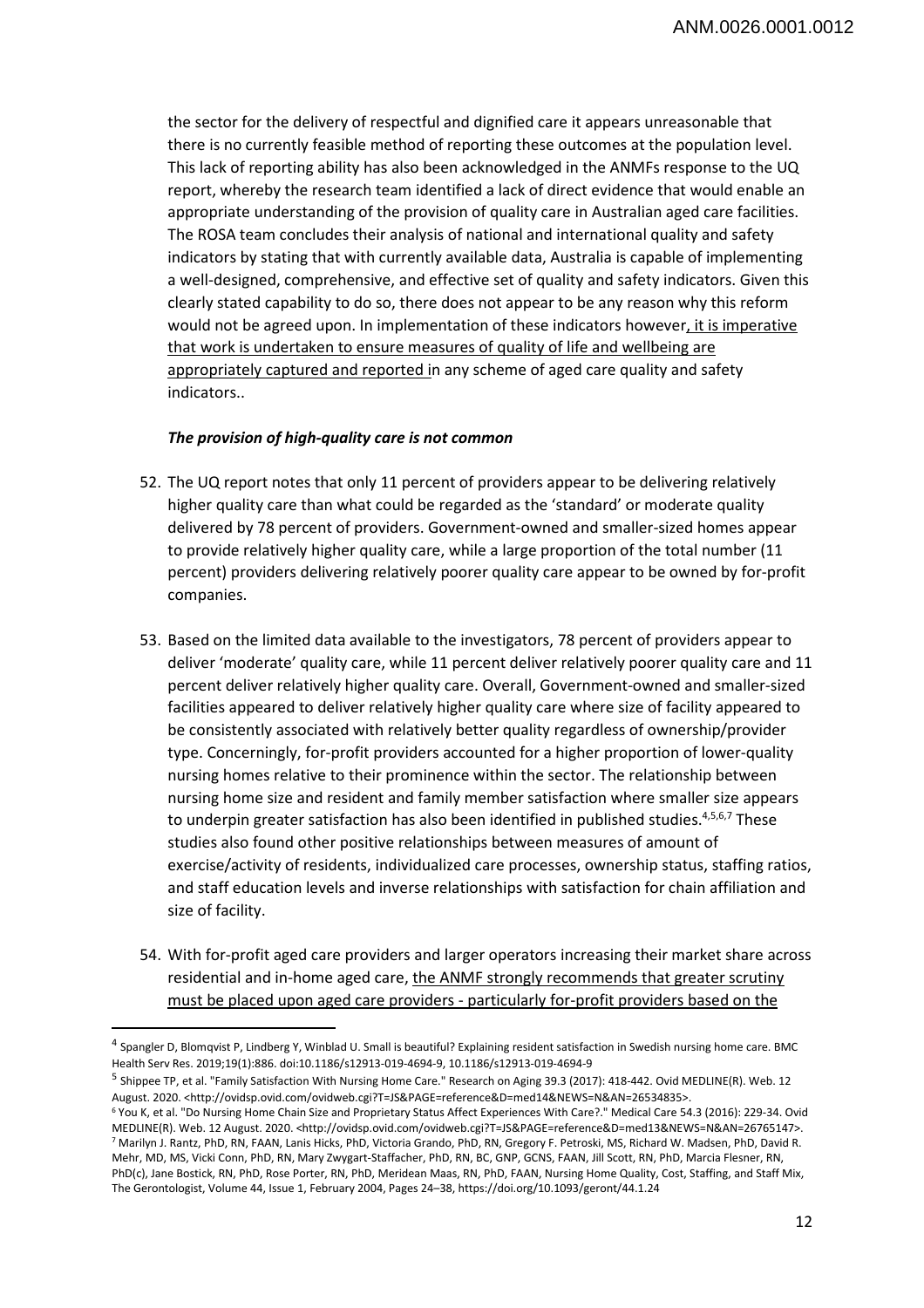indications that for-profit ownership appears to relate to the provision of worse quality care. Further, additional examination of why larger homes appear to provide relatively poorer quality care is necessary to determine what approaches may be necessary to improve care quality. Further funding provided by State and Territory governments that is invested in the provision of care – such as into supporting improved staffing levels and skills mix – may be argued to result in better quality care and better satisfaction of staff with work. The ANMF also highlights that supporting better quality care provision in aged care could also lead to offsets elsewhere including reduced hospitalisations, lower spending on medicines, and the reduction of workplace injuries as a result of better staffing levels.

#### *Higher costs of proving care results in higher quality care*

55. The UQ report found that the higher the total cost of providing care (care and non-care combined) and care alone appear to result in the provision of relatively higher quality care. Greater spending on direct care therefore may improve overall care quality. The UQ report suggests that there is an association between total cost of care provision (direct care and non-care costs combined) and the quality of nursing home care; i.e. the greater the cost required to deliver care, the greater quality of care provided. Analysis appears to indicate that for smaller nursing homes (<30 beds) providing relatively better-quality care, the cost of that care is higher than for smaller homes providing relatively poorer and moderate quality care. The cost of providing care in larger homes (>30 beds) is generally lower than in smaller homes and again, appears positively related to quality of care (i.e. higher cost of care seems to result in relatively better-quality care). Overall, the relationship between cost of care and relative quality was noted for direct care costs and quality but not non-care costs and quality. This could indicate that greater spending on direct care costs (e.g. staffing and resources to provide care) results in greater quality of care, but more spending on non-care costs (e.g. accommodation, hotelling) does not. This finding is important, should be examined further, and underpins the ANMF's calls for increased transparency and accountability for the utilisation of funding for the provision of care.

#### *The Australian aged care sector operates relatively cost-efficiently*

56. The UQ report found that the Australian aged care sector appears to operate relatively costefficiently. Additional spending of \$620 million would have been required in FY2018-19 for the sector to deliver relatively higher quality care in relation to the UQ report's analysis. Without any cost inefficiency, analysis suggests that providers would have spent \$15.70 billion in FY2018-19. To operate at the relatively higher quality level of the 11 percent of the better rated homes, an additional \$620 million would have been required to be spent by the sector in FY2018-19. The UQ report suggests that the Australian aged care sector would appear to operate with relatively high efficiency (average of 0.88 total / direct care 0.91); higher than what is reported in the literature (average of 0.75) and greater than the hospital sector (average of 083). Insufficient evidence was located to suggest that cost inefficiencies exist across non-care areas. An important point to note is that while statistical evidence was noted for the cost efficiency of aged care, the report highlights that the differences between providers are not always large in dollar terms. This, the report notes, is possibly because RAC facilities are largely funded by the Government with a relatively narrow funding range, and that quality depends on many factors other than expenditure (for example, the skills of staff, clinical governance, work processes and organisational culture).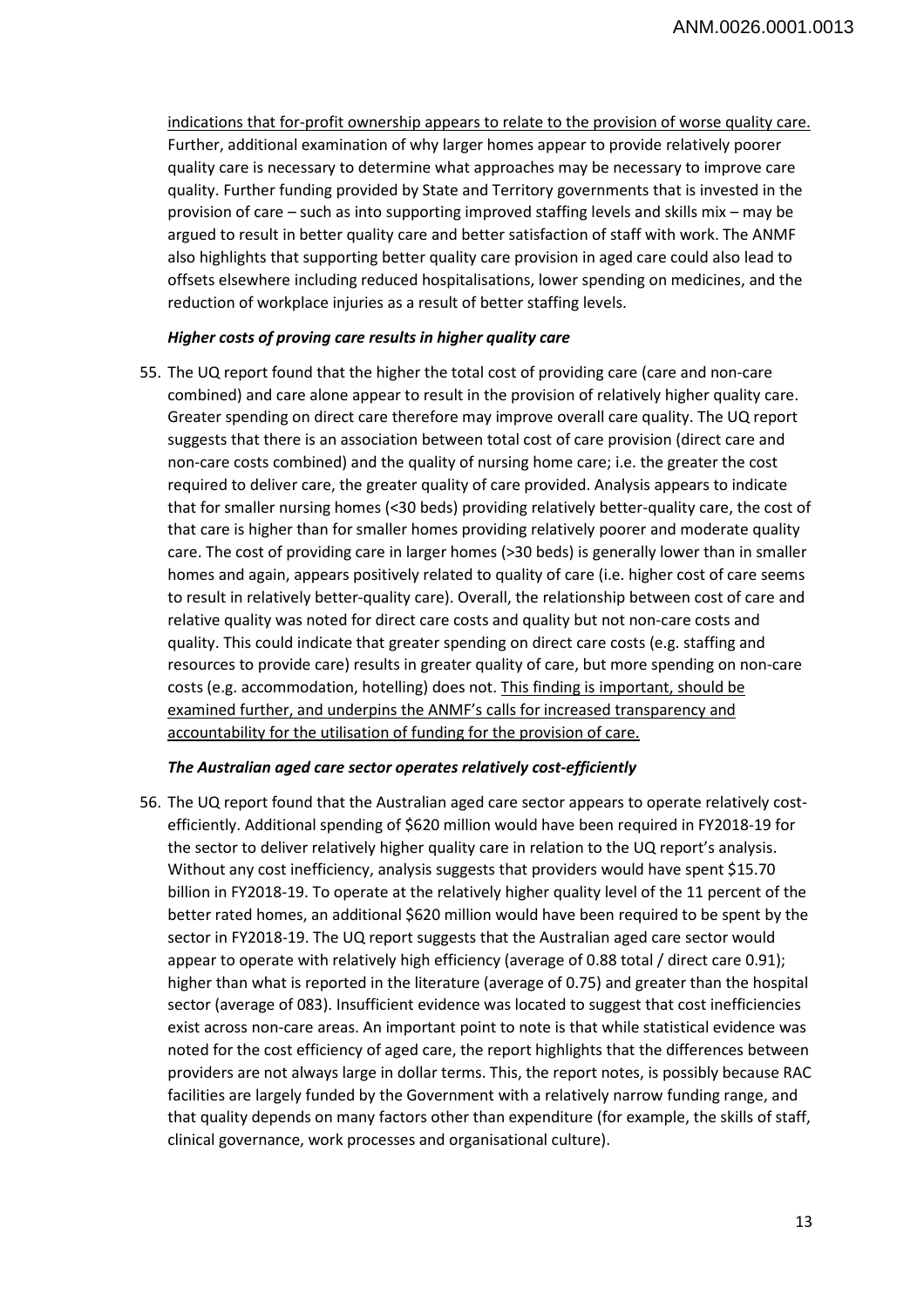- 57. Echoing the caveat in the UQ report, the ANMF draws the Commission's attention to the fact that the UQ estimates are for the quality levels found among facilities within the current residential aged care system under current funding levels. Funding levels might need to be much higher than the estimates if the Australian community and the Royal Commission aspire to achieve a higher quality in the future than facilities have achieved historically. The ANMF suggests that this is likely to be necessary as the overall quality of care in the Australian aged care sector would appear to be relatively low (i.e. in line with the University of Wollongong report showing that most Australian facilities would receive only 2 Stars (below average performance) within the US's CMS Compare Rating System,<sup>8</sup> and the ANMF's evidence demonstrating that many residents receive far too little care from a insufficiently sized workforce with generally low skills mix.<sup>9</sup>
- 58. Where the sector appears to be heavily reliant upon Government funding (i.e. taxpayers' money) and large payments and deposits from residents and their families, it is imperative that providers transparently account for the use of this money to provide safe, quality care and accommodation. The ANMF strongly recommends that there must be greater provider transparency and accountability regarding the use of funds to support the delivery of direct care services that would underpin the provision of higher quality care, particularly if additional funding is to be provided to deliver that care.

## *Lack of data impedes assessment of the quality of care*

- 59. The report noted limitations regarding data reporting around quality impede assessment regarding the quality of care delivered by Australian nursing home providers. The report concludes that both better financial and workforce reporting standards, and improvements in quality indicator measurement and reporting are required to drive better measurement of quality of care in Australia's residential aged care sector and to increase confidence in the results of UQ's analyses. The ANMF agrees with the report's conclusion that adoption of the Australian National Aged Care Classification (AN-ACC) developed by Professor Eagar's team at the University of Wollongong would contribute to developments regarding measurement of care quality and the needs of residents.
- 60. The ANMF recommends that these improvements in data reporting should be called for by the Royal Commission as a matter of priority in order to address deficiencies in the collection, reporting, and use of vital data required to underpin the delivery of safe, quality care in Australia's residential aged care sector.

## *v. The required return for aged care service providers, Frontier Economics*

- 61. Frontier Economics delivered a second report to the Commission that aimed to:
	- i. Estimate the weighted-average cost of capital (WACC) for the provision of accommodation in the residential aged care sector.

 $\overline{\phantom{a}}$ 8 Eagar K, Westera A, Snoek M, Kobel C, Loggie C and Gordon R (2019) How Australian residential aged care staffing levels compare with international and national benchmarks. Centre for Health Service Development, Australian Health Services Research Institute, University of Wollongong.

<sup>9</sup> Willis, E., Price, K., Bonner, R., Henderson, J., Gibson, T., Hurley, J., Blackman, I., Toffoli, L and Currie, T. (2016) Meeting residents' care needs: A study of the requirement for nursing and personal care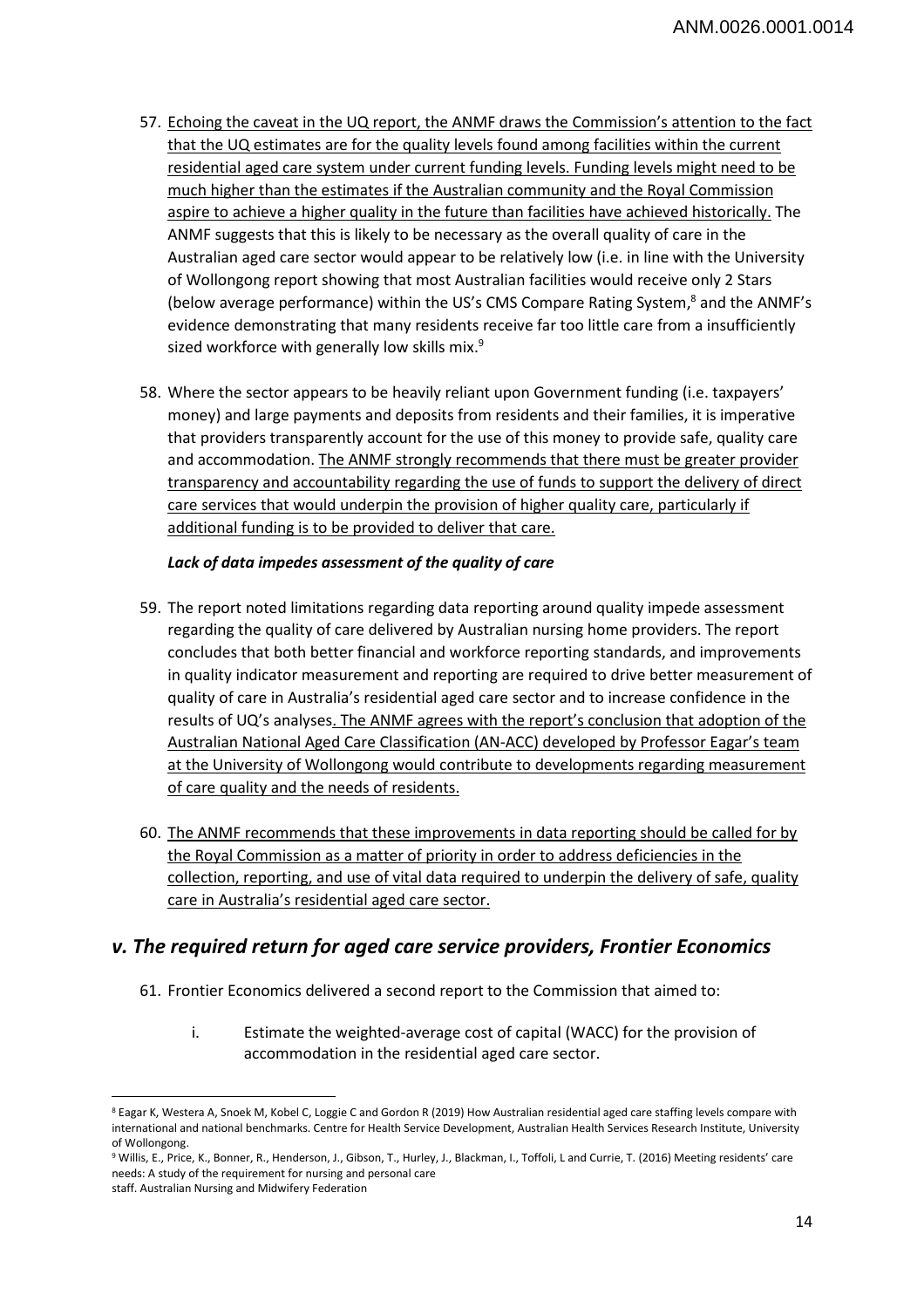- ii. Advise on how the WACC may vary under different reform scenarios.
- iii. Demonstrate how the WACC may be used as a component of a 'building block' model to determine an appropriate allowance for the return on capital and return of capital (depreciation) for providers of aged care accommodation services.
- 62. The first section of this report provides a comprehensive overview of how they estimated a Weighted Average Cost of Capital (WACC) through the use of a Capital Asset Pricing Model (CAPM). Frontier Economics explains the WACC as the return owed to shareholders to justify their investment. The example provided states that if a firm maintained \$1,000 of capital, with an estimated WACC of 7 percent, then that firm would be required to generate enough revenue that after all other expenses are accounted for, \$70 (7 percent of \$1,000) remains to be passed onto those who had invested in the initial capital of \$1,000. This reimbursement is explained as being required to incentivise investment and growth within the sector. In a scenario where investors are not satisfactorily reimbursed and their investment is not attracted, the sector will not see the provision of capital that is required for the purchase or construction of facilities and equipment, and will subsequently be limited in growth and ability to service increased demand for services.
- 63. The report determines the WACC through the use of a CAPM which is described to be a standard approach widely administered by Australian regulators when setting allowed revenues for regulated infrastructure assets in Australia. Frontier Economics defines a WACC in this scenario as an estimate of a fair rate of return for the providers of investment capital (into Aged Care) that is reflective of the risk borne by those investors.
- 64. The second section of the report uses a building block approach and the calculated WACC to determine the required revenues for a provider. By incorporating an estimation for return of capital, return on capital (as determined using the WACC), operating expenses, and corporate taxes, a standard regulatory model for the required revenue of an aged care provider is determined. It is noted in the report that the model presented is similar in construction to standard regulatory building block models, such as those used by the Australian Energy Regulator, with the exception that it considers the value of land assets (as appreciating), and buildings and fixtures (as depreciating assets).
- 65. The building block model described, and the subsequently determined required revenue, can then be used to allocate a price or revenue cap paid to the provider. This price cap can inform the limit to which a person receiving those accommodation services might be charged (i.e. an annual price per bed year payable to the provider per resident); a limit which is sufficient to ensure a provider is able to cover its operating costs and only receive a fair return on its capital.
- 66. The ANMF understands that there are complexities around whatever model and approach is used to determine fair return on capital and acknowledges the range of explicit and implicit subsidies the report raises and their potential impact on required revenue. As noted in the report, entities which differ regarding their tax requirements, required rate of shareholder return and financing structures will attract different required rates of return and it is important all contributing factors are identified. The ANMF submits that any approach used to define a required return on capital must ensure the fair and equitable delivery of safe and quality care, be transparently accounted for and reported and take account of the relative security of income flows through Commonwealth funding.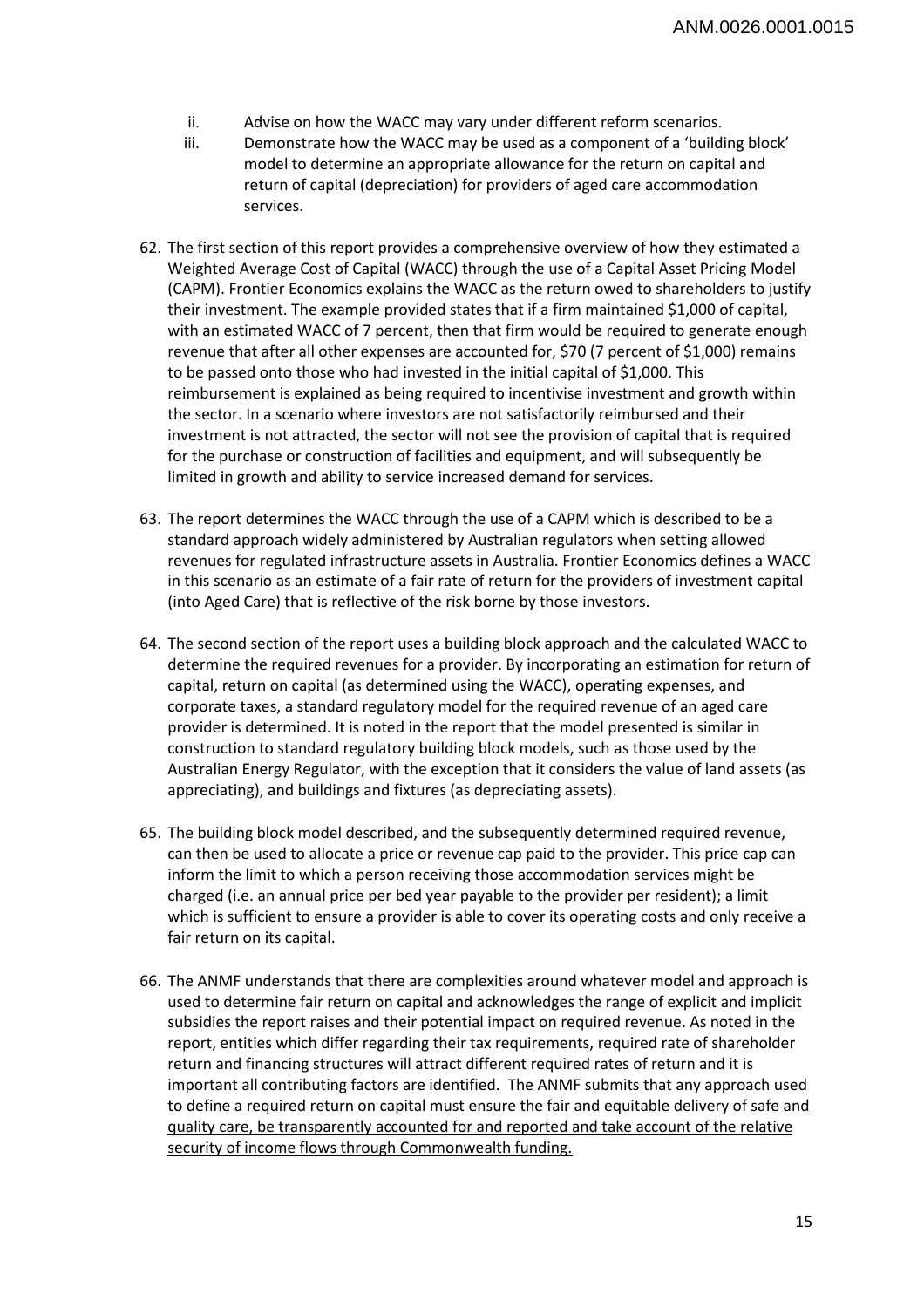- 67. Beyond the calculation for a required rate of return, the report also discusses potential outcomes should a range of reforms be implemented. Analysis of these reforms is introduced in incremental scenarios of increased reform and a situation where all reforms are considered is described as follows. The aged care sector would no longer see lump sum RADs permitted and commonwealth capital grants would be discontinued. Further, DAPs would be permitted but capped and residential care subsidies would remain rationed at current levels and allocated through the ACAR. The rationing of residential care places would be phased out and commonwealth support would be provided for an increase in availability of home care places. Finally, the commonwealth would provide incentives that encourage the development of smaller scale congregate living arrangements.
- 68. Further a variant to the above reforms is discussed, whereby frontier economics explore a scenario where residential care subsidies are allocated to the individual as opposed to the provider. This effectively allocates a package of funding to a resident, which would then follow that resident should they wish to switch provider, and subsequently allowing them a greater level of consumer choice. The ANMF has grave reservations about this scenario and considers that it is akin to entitlement based individualised funding and like proposals that were the subject of criticism in the ANMF Submissions on Program De-design: ANM.0017.0001.0006 AWF.660.00041 and ANM.0019.0001.0001 AWF.665.00020.
- 69. The ANMF notes that the impact of these reforms on providers is ambiguous in that the impact of increased competition within the sector is unclear. It is the firm position of the ANMF that any reform in this regard must ensure quality outcomes for those who receive care within the sector, and that the way in which providers accept funds and deliver care is transparent, and that providers are held accountable in upholding quality of care and transparency of operation. Further the ANMF submits that any reform must promote the fair and equitable delivery of care, regardless of background or location, and supports consumer choice in attaining that care.
- 70. Finally, Frontier Economics explores the choice given to residents where they may choose to fund their accommodation with the service provider through either a payment made via RADs or DAPs, or a combination of the two. The report cites existence of a formula, used by the Department of Health, that is intended to ensure equivalence is maintained in terms of contribution between the two payments. Critical to this formula is the maximum permissible interest rate (MPIR). An MPIR is equal to the interest a provider would be required to pay to the resident should the resident pay for accommodation services through a RAD, in this situation the RAD is effectively a loan to the provider. Therefore, where a RAD payment is determined between the provider and resident, an equivalent DAP payment can be calculated by multiplying the RAD by the MPIR, and dividing the total by the number of days in a year, arriving at a 'daily accommodation payment'. Equivalence between the two payment methods is then reasoned where the DAP payment made to the provider is found to be equal to the interest the provider would be required to pay to the resident on a RAD.
- 71. The report however cites issues related to calculation of interest and reduced risk facilitated by the underwriting of RADs by the Commonwealth, creating calculated RAD and DAP payments that are not economically equivalent, with an advantaged prescribed to providers and those who are financially capable of making a RAD payment. Subsequently the report raises question of intentional policy decisions that favour RAD payments, a policy that does not meet the intention of creating economic indifference between RAD or DAP payments.
- 72. The ANMF submits that no economic disadvantage should be created or imposed on those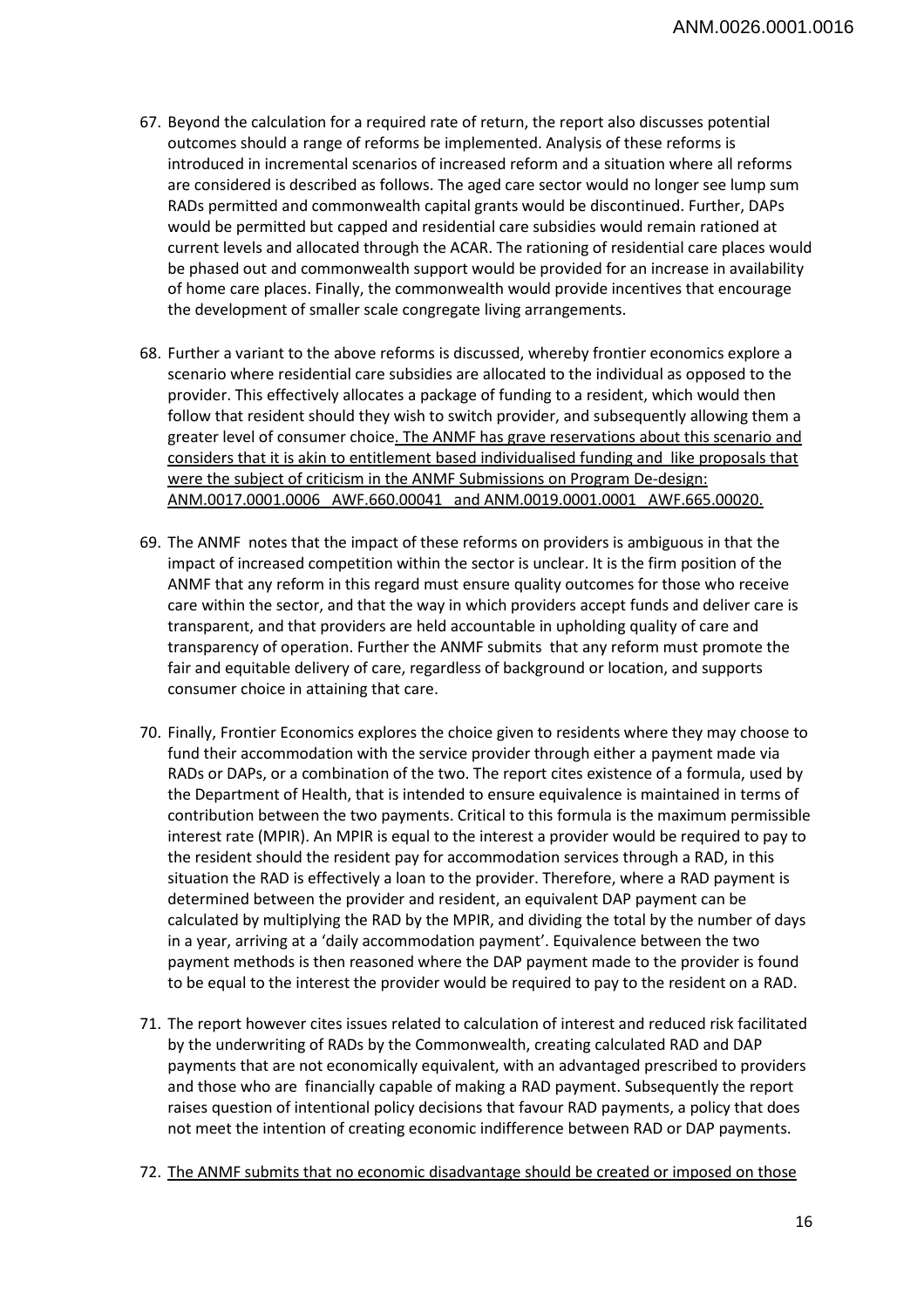who engage with aged care services when deciding whether to pay via either RADs or DAPs and that the original policy intention should be upheld. Further, the incentivisation of payment methods that support potentially unfair profiteering by providers should be appropriately reformed so that fair outcomes are achieved. The ANMF supports the report's recommendation that the appropriate interest rate to use when considering the MPIR should be that of the providers' commercial borrowing rate in understanding this is the most fair and equitable approach to determining economic equivalence between RAD and DAP payments.

## *vi. Price regulation approaches for aged care, Flavio Menezes*

73. The Royal Commission engaged Flavio Menezes to provide a high-level review of different price regulation approaches that may be appropriate for implementation into aged care. the setting of maximum prices by an independent regulator (independent of government) based on efficient costs.

## *Current price regulation in aged care*

- 74. The report includes a high-level review of different price regulation approaches that may be appropriate for implementation into Australia's aged care sector. On page 37, the author describes several assumptions they have put in place when modelling how price regulation may be able to be implemented in the Australian residential aged care sector using three approaches (rate of return, price cap, and benchmarking).
- 75. The report also includes a brief discussion of the role of price regulation in aged care funding systems in Switzerland and the United States which are considered to have common elements to the Australian system as well as a review of limited existing empirical evidence on the performance of the different regulatory regimes. The author uses examples of Switzerland and the United States to show that where staffing regulations have been implemented, quality of care is improved, upheld or maintained; and that quality of care appears to be closely aligned to staffing levels. In Swiss example, quality aspects in aged care were controlled through measures of a staffing ratio when implementing a new payment system. In contrast to the US who saw reductions in quality as measured by a reduction in the number of professional staff when implementing similar a similar price regulation model. In the United States a study showed that increases in government subsidy payments led to significant increases in quality of care as measured by increases in the number of skilled nurses. Increases in competition however had a relatively small impact on the quality of care provided. Increases in quality as a result of increased competition only become mildly statistically stronger upon introduction of the NHS rating system.
- 76. The report suggests that price regulation may improve outcomes in residential aged care given the limited capacity for competition to result in prices that reflect the efficient costs of providing aged care services. The report suggests that with price regulation, the government would set the level of subsidies independently from the regulated prices faced by residents. In contrast, the report does not consider price regulation to be a feasible option and that instead competition regulation may be the most effective and suitable approach to reflect efficient costs in the sector.
- 77. The ANMF notes that the author highlights that where the report discusses how different forms of price regulation might work in residential aged care, the discussion is purely illustrative and exploratory and does not clearly spell out in detail how price regulation may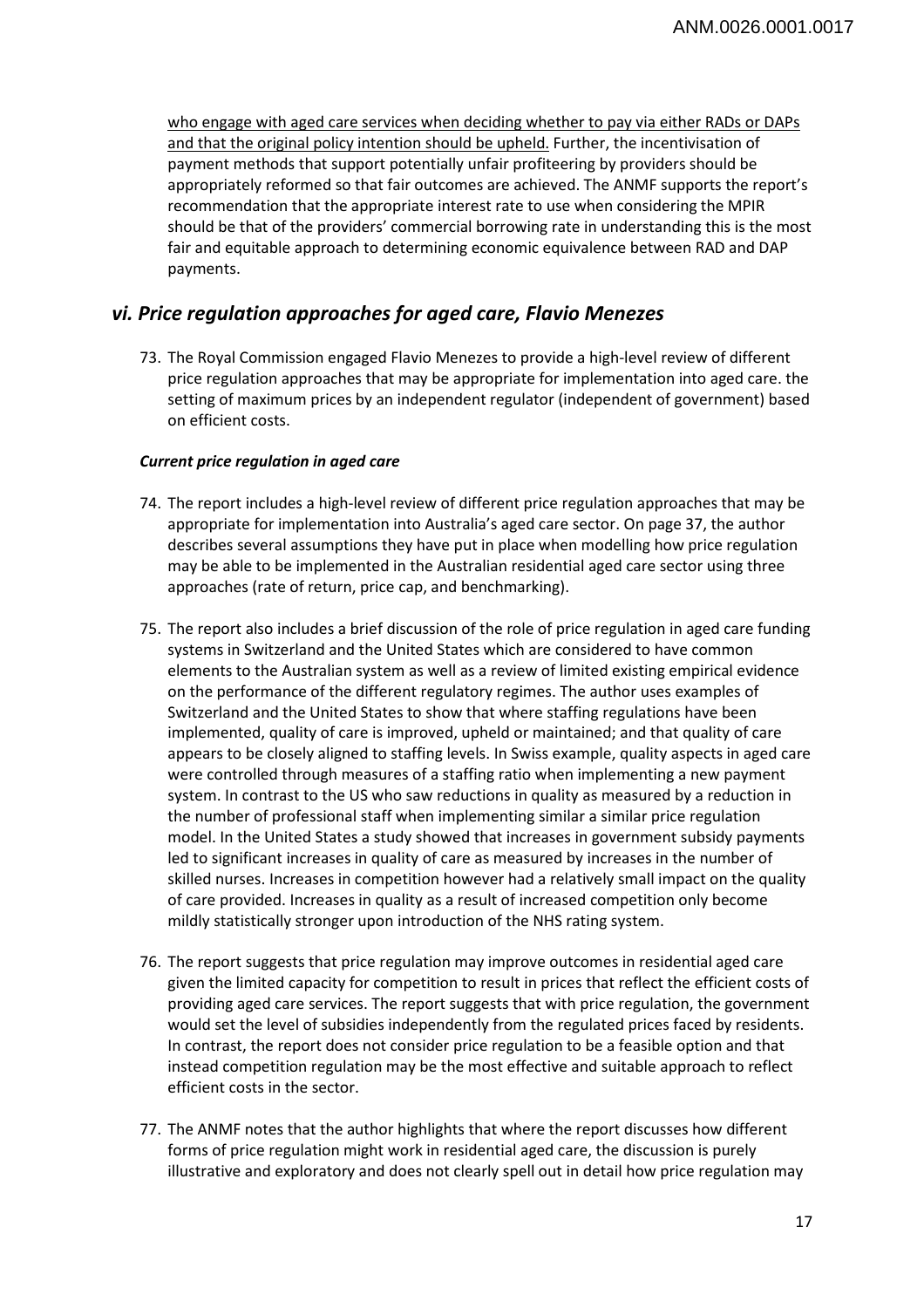be implemented. For that, the author highlights that defining key elements of the overarching regulatory regime would be required. Another important consideration noted by the report is that introducing price regulation would necessarily be based upon a considerable amount of work, policy decision making, and implementation. Overall, the ANMF is supportive of regulation on pricing as long as the process upholds transparency and accountability for all stakeholders involved.

#### *Price regulation in aged care*

- 78. Price regulation has been defined as the setting of maximum prices by an independent regulator based on efficient costs. For costs to be efficient in aged care, services must be produced/delivered at least cost (technical/productive efficiency) and providers must be able to modify the way they deliver services in a timely manner to respond effectively to changes in consumer preferences and the process of delivering aged care services (dynamic efficiency). Prices that are reflective of efficient costs arise when the resources expended to deliver services are used most effectively to enable the greatest benefit relative to the cost of delivering the service (allocative efficiency). Competition between providers to become more efficient occurs when they strive to improve their technical/productive-, dynamic-, and allocative- efficiency. When prices are based upon efficient costs, the independent regular is seeking to mimic the outcomes of effective competition within a market (i.e. the greatest efficiency in the use of resources to deliver services).
- 79. Currently, the way prices in aged care are set is not based upon efficient costs or set by an independent regulator, instead the Australian Government Department of Health determines prices in part to protect taxpayers from significant increases to budget expenses. By moving to an independent price regulation approach, the report argues that the government would then be able to dissociate funding decisions from the determination of consumer prices which ideally should reflect the efficient costs of the services being provided in aged care.
- 80. The report highlights that the current state of price regulation in aged care is heavily determined and overseen by the Australian Government which is involved in all aspects of the provision of aged care services largely in the form of setting 'price ceilings'. The current framework for funding, assessment, and delivery of aged care services is highly complex, entails a heavy regulatory burden, imposes constraints on consumer choice, and shapes the market for aged care. The report notes due to the complex and wide-ranging intervention of government into all areas of the residential aged care sector, the impact of individuals (i.e. residents and their families), aged care providers, and the market is almost impossible to determine precisely.

#### *Competition in residential aged care*

81. The report highlights that the role of competition in the residential aged care sector in promoting socially desirable outcomes is unclear due to market power being an influential structural characteristic of the market. The example of geographic monopoly is provided, where due to demand and competition not driving the number of providers operating in a given area, regulation of the number of providers permitted to operate results in consumers of aged care services having limited choice between providers. The report highlights that the regulation of competition in aged care is unlikely to fully mitigate market power due to issues such as the importance of geographic location and the difficult decisions that consumers make when entering the sector. Put simply, many consumers can end up in less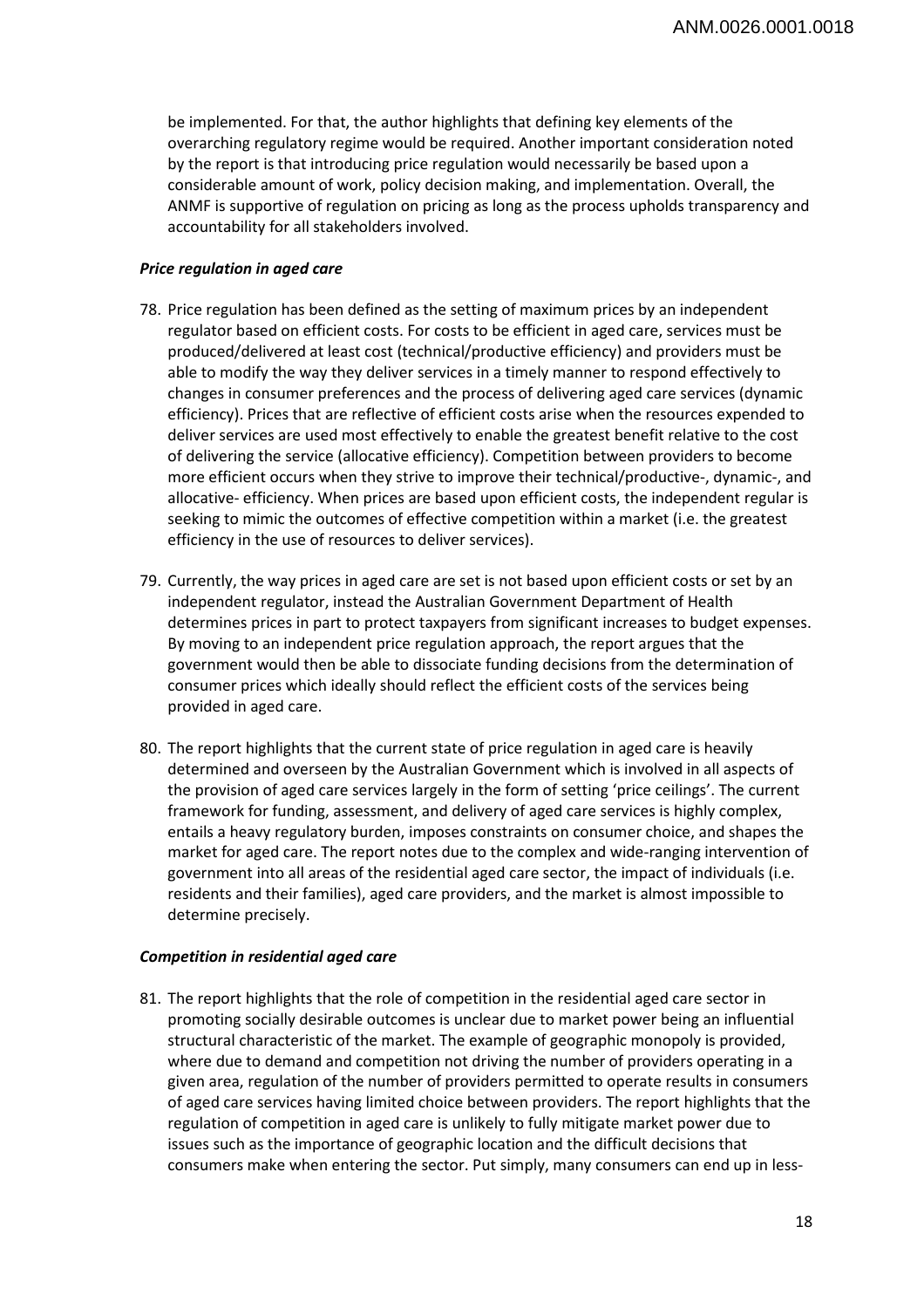than preferred facilities simply due to the urgency of the decision and the availability of places/beds on offer.

### *Provider switching costs and consumer information gaps in residential aged care*

- 82. The cost of switching providers and the absence of clear information for consumers also impede effective competition as they both pose barriers for consumers to make decisions about who provides care. Here, the report suggests three desirable interventions that may be considered instead of price regulation in order to address prevalent problems regarding the costs of switching providers and information gaps:
	- i. Mandating consumer information provision requirements
	- ii. Codes of conduct
	- iii. Standardised contract terms for exiting providers
- 83. The ANMF considers that regardless of whether or how price regulation is to be pursued, these three other interventions are also required in the sector.

#### *Quality of care and competition in residential aged care*

- 84. The report highlights the important relationship between competition for residents and quality of care and that this relationship is critical to consider in the discussion of the role of price regulation, noting that recent changes and pauses to ACFI indexation has generated a context where providers have little incentive to compete for residents through the provision of better quality service and care. The report notes the problems regarding whether capitated prices or competition enhance social welfare, highlighting that while quality may be dependent upon the price set by the regulator where high price should result in higher quality, where competition between providers is feasible and price regulation is unnecessary, consumer choice is facilitated through the presence of wider variety.
- 85. The report suggests that increasing regulated pricing is likely to be a more effective approach to achieving better quality services in aged care than promoting additional competition between providers which may be less feasible.
- 86. The report suggests that there are two key objectives of price regulation in aged care:
	- i. To promote efficient provision of an investment in residential aged care services
	- ii. To ensure that the services that are provided meet well-defined and guaranteed quality standards

#### *Price regulation in in-home aged care*

- 87. In contrast to residential aged care, price regulation in the in-home care sector does not appear feasible due to the fact that the costs of supplying services for in-home care do not underpin the costs charged by providers to deliver services to clients. Here, the report argues that unless an activity-based funding model is adopted, price regulation of individual services would not be feasible. The report highlights that if regulated prices are set too low, even efficient providers may leave the market, while prices that are too high could create an undesirable economic 'coordination device' between providers.
- 88. The report highlights that competition between providers to offer home care services may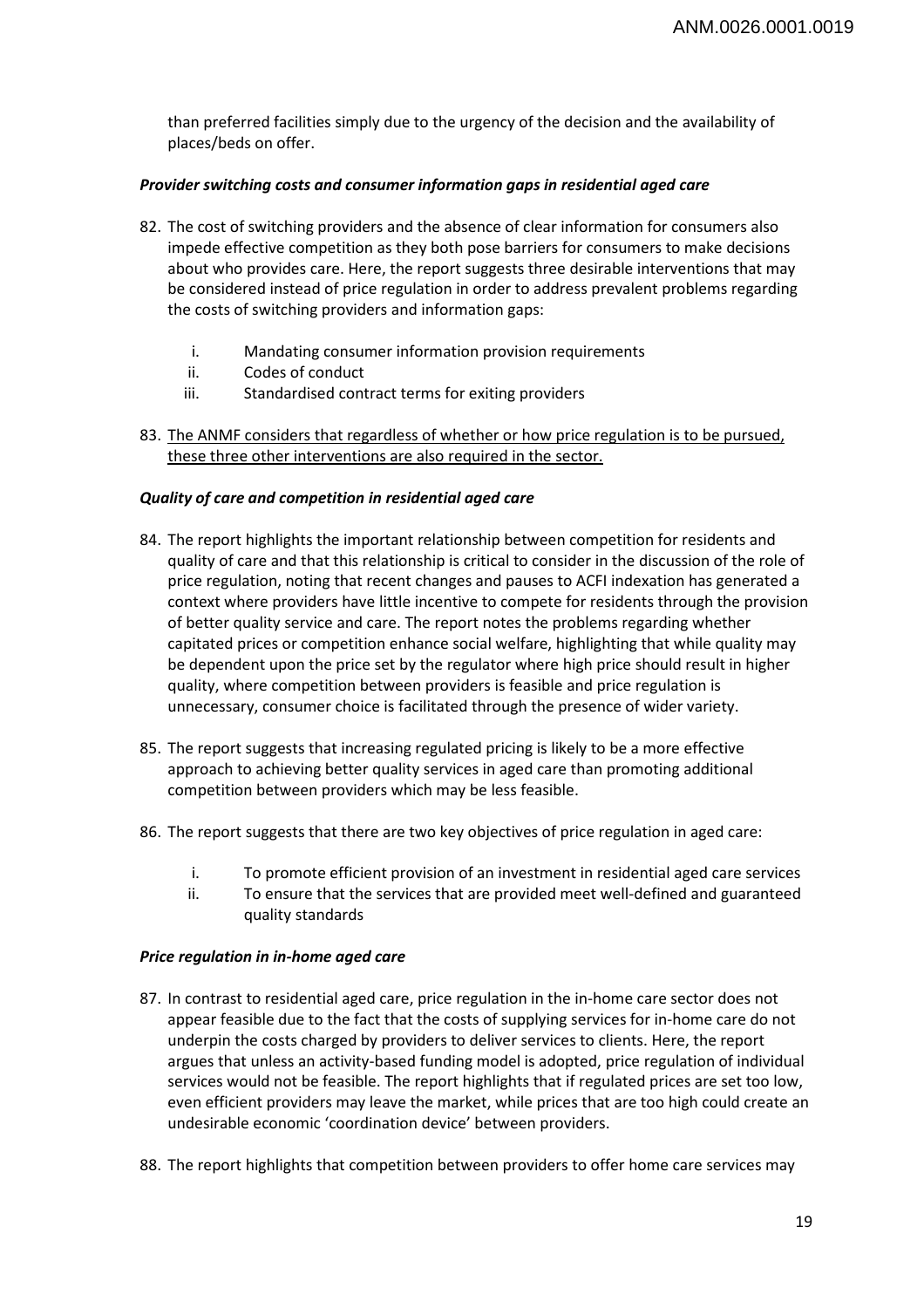be effective in driving the costs of services to efficient levels. Here, as with residential aged care, the report suggests that addressing information asymmetries and better enabling clients to switch between providers would enhance competition in the sector. The ANMF agrees that clients should have clear and detailed information about home care providers and their services and be readily able to switch providers or to access services from a range of providers if they choose. Having access to detailed information regarding the quality and cost of services offered by different providers as well as information regarding staffing and accountability around the use of funding for the delivery of safe quality care would enable consumers to make informed choices regarding their care.

- 89. The report highlights that characteristics of the Home Support and Home Care programs do not lend themselves to price regulation. As Home Support is funded through grants, individuals do not face cost reflective prices. Further, because home care funding is allocated to individuals rather than providers, there is scope for competition to drive the costs of the services to efficient levels.
- 90. Competition-style regulation that is aimed at reducing information asymmetries and making it easier for individuals to switch providers is suggested as an approach that may increase the effectiveness of competition for home care services. Reducing regulatory barriers to entry may also increase the effectiveness of competition. Competition regulation, however, has limits. When providers have considerable market power and entry is restricted, as in the case of residential aged care, there may be a potential role for price regulation.
- 91. The report also suggests that ensuring that unnecessary regulatory barriers to entry to the provider market for in-home care could also be considered to promote effective competition between providers and thus a higher degree of choice and presumably quality for consumers. Here, the example is that services such as gardening and cleaning currently supplied through home care could be chosen by the client to be provided instead by other companies who are approved to provide those services but not clinical or personal care.

#### *Interaction between price regulation in residential and in-home care*

92. Price regulation in residential aged can also have an impact on the demand for in-home care, especially at the highest level of care. For example, if regulated prices for residential aged care are too high (or the subsidies too low), individuals may remain in-home care longer than what is safe or desirable due to affordability. In a similar vein, if regulated prices are too low and residential aged care providers are not incentivised to offer better quality, or if they exit the market, individuals may have no choice but to stay in-home care for longer.

## *Hidden information/ adverse selection*

93. The report highlights the issue of hidden information or adverse selection in the context of price regulation. This is an issue when providers secure higher prices for services delivered by reporting that their costs of delivering the service are higher than they really are. Due to the absence of transparency and accountability regarding providers' use of funds in aged care to deliver care and services, the ANMF considers this to be a likely potential risk.

## *Approaches to price regulation*

94. The author presents three strategies of price regulation;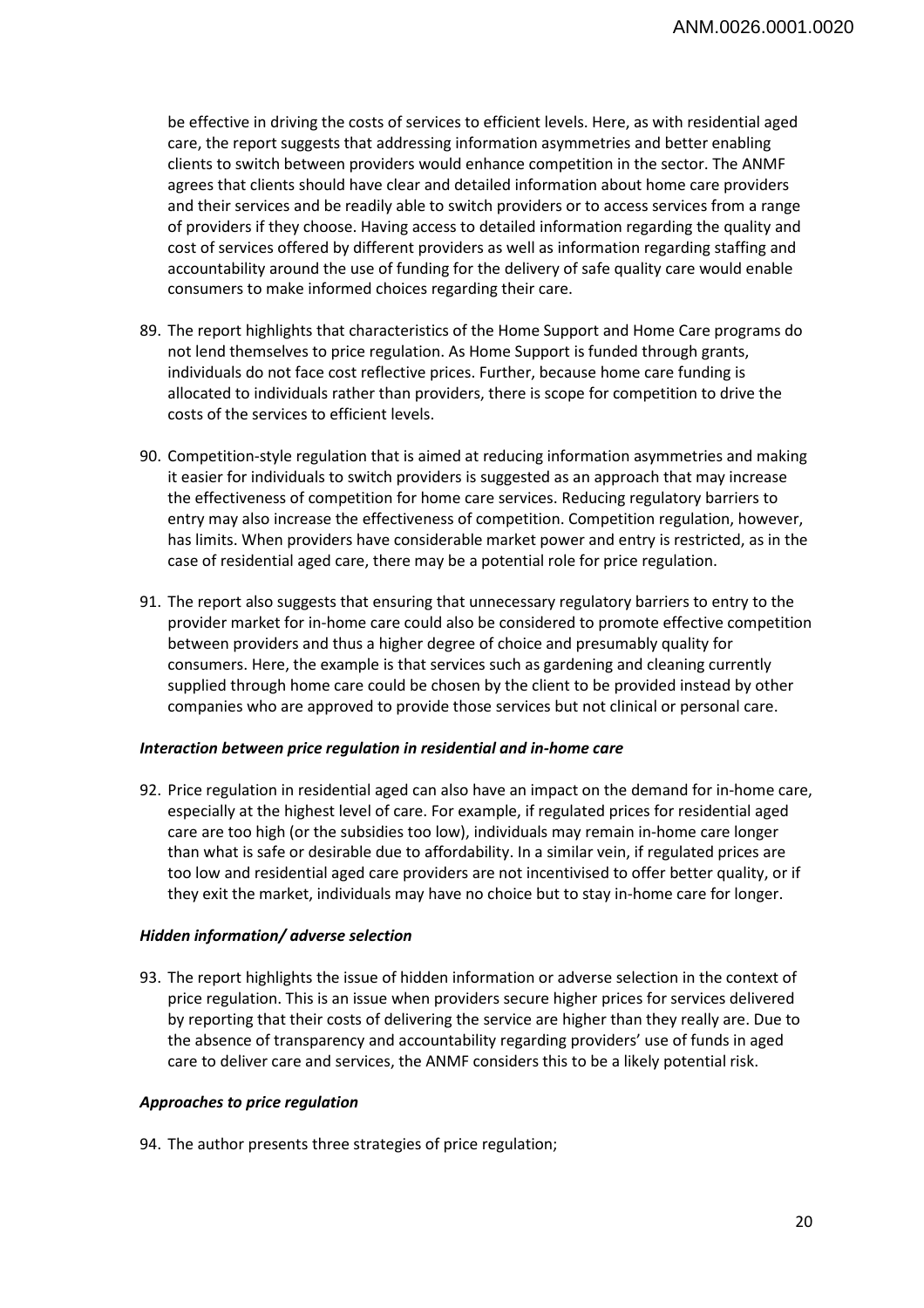- i. Rate of return regulation
- ii. Price cap regulation
- iii. Benchmark regulation
- 95. Rate of return regulation is when a regulator sets a price that allows the provider to recover costs that have been incurred. In this situation the intention is that the regulated uniform price is equal to the total costs incurred, divided by the quantity supplied by the provider. This approach addresses the problem noted above regarding "hidden information" but raises a "moral hazard" issue where providers are not incentivised to reduce their costs to provide services which can then result in overinvestment in capital assets where the allowed rate of return is greater than the provider's true cost of capital. The report later notes that there can be an increased certainty of cost recovery for providers with rate of return regulation which can have a positive impact on the quality of services.
- 96. In price cap regulation, a regulator sets a maximum price that a provider is able to charge its customers. This method requires significant information gathering, auditing, and accounting. Providers are then incentivised to supply services at the least possible cost which may benefit consumers however the risks of monopoly power and underestimation of demand can become issues.
- 97. Benchmarking can be used when many regulated providers are providing the same service across different geographic areas. The price for each provider is then based the actual costs of the other providers, and so no single provider has influence on the price it can charge.
- 98. Of the three strategies, benchmarking appears to be the most feasible to implement due to its relative simplicity, low judgement requirement, and low cost. Although benchmarking is likely to be as resource intensive in terms of administration as price cap and rate of return regulation, the report notes that challenges in gathering information may be overcome as the AN-ACC system is capable of determining cost drivers, and that there is a large number (873) of approved providers. The main point of concern for the ANMF is that in implementing price regulation, the trade-off between ensuring an efficient price, in terms of the delivery of services, and the efforts of providers to recover their costs and remain viable (make a profit) incentivises providers to reduce the cost of service provision which, unregulated, is likely to come at a detriment to the delivery of quality care. The ANMF is vehemently opposed to actions that could lead to providers reducing even further the quality and safety of their services in order to make a profit. As we have seen above, around 11 percent of providers already provide relatively poor quality care and these providers appear to largely include for-profits. Further incentivising the delivery of poor quality care risks this group, which is already too large, growing further.

#### *Maintaining quality alongside price regulation*

99. Importantly, the report highlights that any price regulation will likely be accompanied by cost minimising measures on behalf of the providers, who in an effort to maximise their profits, are likely to make changes to their service delivery in a way which impacts the quality of care delivered (through reduced staffing as an example), and so it is recommended that any implementation of price regulation be accompanied by other regulatory measures that ensure quality of care is maintained. As we have on many occasions, the ANMF strongly recommends that mandating minimum staffing levels and skills mix is one approach that could ensure there are at least the right number of the right staff to provide quality care. This would also necessarily be accompanied by greater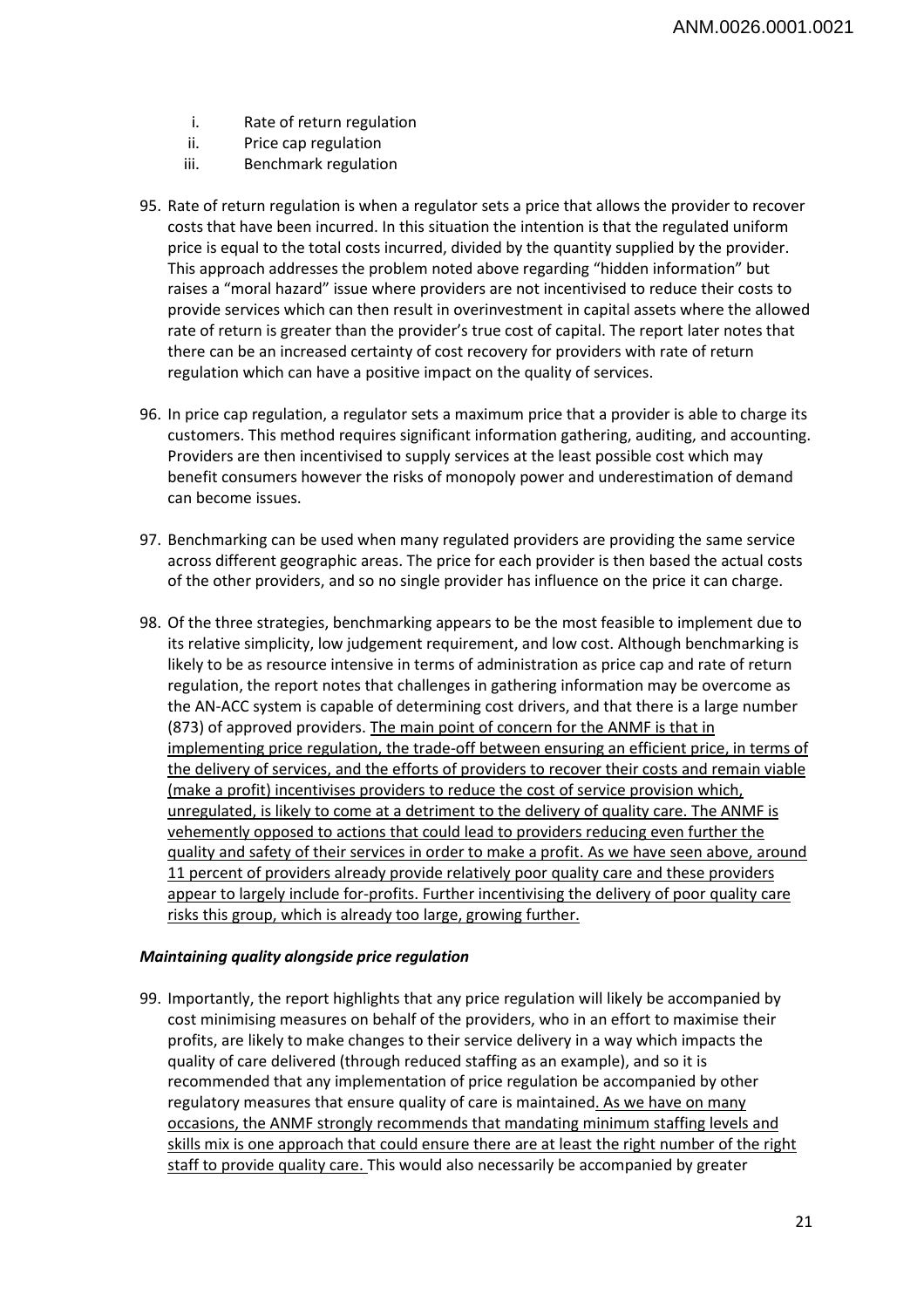transparency and accentuality in terms of the utilisation of funds for the provision of that care.

- 100. The report cautions that interventions to support the delivery of quality services must be considered carefully; incentive schemes with penalties for not achieving or payments for achieving defined quality targets that are too great may lead to misreporting. By verifying quality, this may be mitigated – something that already occurs through the independent hospital pricing authority's financial penalties for hospital acquired complications.
- 101. The report highlights that AN-ACC may be a possible starting point for price regulation in residential aged care and would also require a similar exercise to be undertaken for the implementation of price regulation of 'hotel services'.
- 102. The report suggests that adding an "uplift" to the national efficient price (e.g. 10 percent) where providers meet well-defined quality standards may incentivise providers to uphold quality in delivery of care. A further suggestion is also made to penalise providers when quality is not met by reducing received subsidy as portion of efficient prices (e.g. 95 percent). The ANMF highlights that this suggestion deserves substantially greater consideration, as at present this uplift and penalty appear to be simply and afterthought tacked onto the end of the remainder of the report and that the figures of 10 percent uplift and five percent penalty are not themselves based upon evidence or analysis. The ANMF are concerned that any impact of uplift and/or penalty is most likely going to be felt the keenest by residents and clients as aged care providers will clearly look to increase savings and profit margins – as described above – by reducing the quality and thereby the safety of care.

## *vii. Aged care reform: projecting future impacts, Deloitte Access Economics*

- 103. The Commission asked Deloitte Access Economics to develop a detailed economic scenario model of the aged care sector to help inform the Commission's work to understand how potential reforms might impact on the operations of the sector, its workforce and required levels of funding as important parts of the overall picture of the future of aged care in Australia. The report is designed to consider the impact of aged care policy change to 2050 in comparison to a baseline scenario where no policy reform occurs.
- 104. The baseline scenario includes several assumptions:

 $\overline{\phantom{a}}$ 

- i. Strong growth of demand for aged care across subsectors (i.e. age care in the home/community, residential aged care)
- ii. Demand tempered by expected improvements in the physical health of the aging population.
- iii. Persistence of older peoples' preference for aging at home. The ANMF notes that later in the report (Page 33) it is highlighted that the preference for care to be delivered in the home may put some people at risk of not getting the care they need. The ANMF also notes that the strong preference for staying in one's own home as one ages is likely to be significantly related to the overall very negative perception of residential aged care.10
- iv. Home care support program remaining the largest in terms of recipients.

<sup>&</sup>lt;sup>10</sup> Roy Morgan. What Australians Think of Ageing and Aged Care A survey for the Royal Commission into Aged Care Quality and Safety. 2020. Available online: https://agedcare.royalcommission.gov.au/sites/default/files/2020-07/research\_paper\_4\_- \_what\_australians\_think\_of\_ageing\_and\_aged\_care.pdf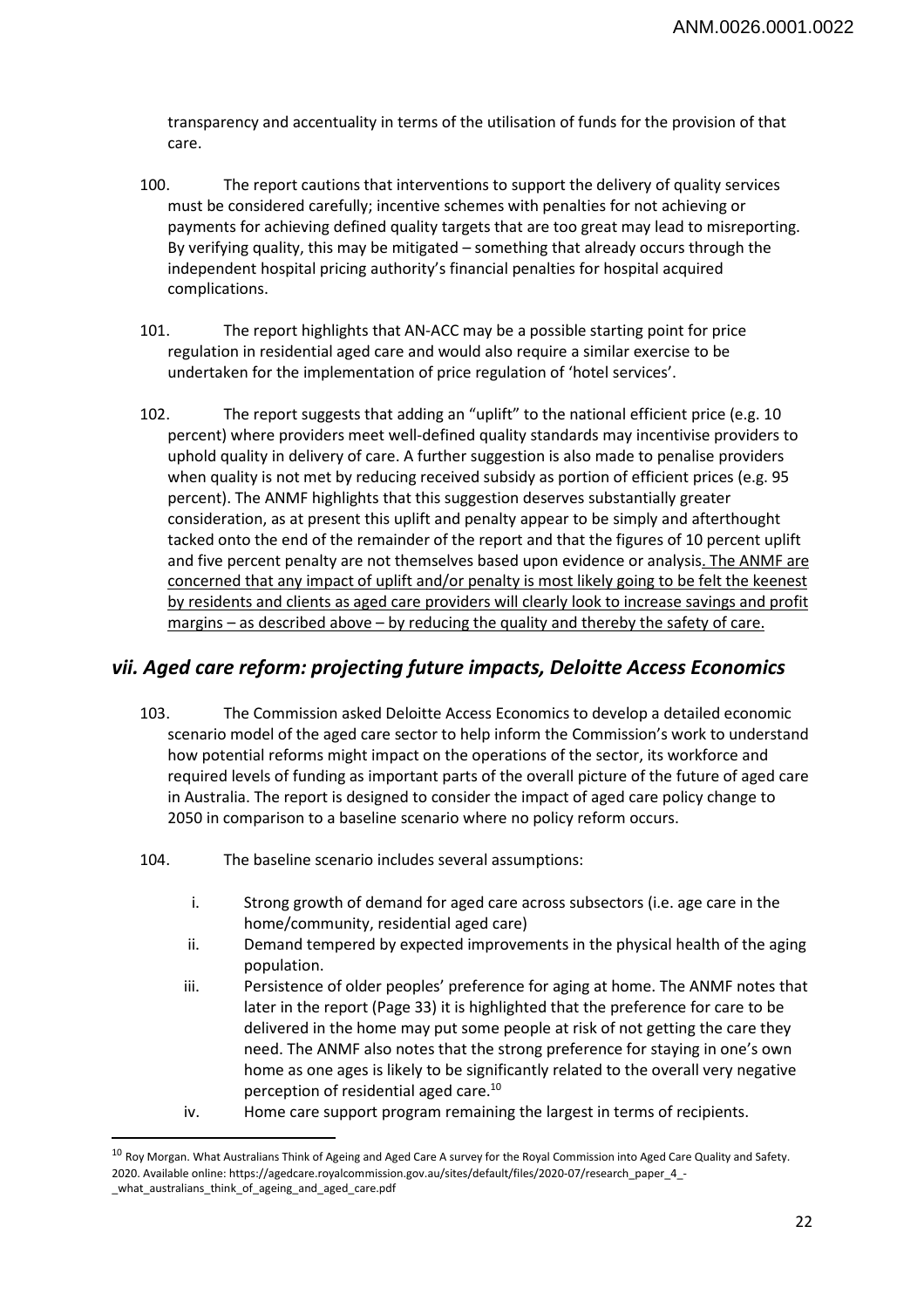- v. Strongest growth in-home care packages particularly in early years.
- vi. That the quality of care will gradually rise despite less care time per recipient per day (see graph pg. 19). The ANMF notes however that the model appears to be predicated on people (on average) receiving only around 190 minutes of care per day in 2018. In light of the ANMF's Staffing and Skills Mix project, this is only slightly more than 'Voula' (the profile of a typical person with the lowest care needs in residential aged care). Over time, the report suggests that the time per day of care per resident would decrease even further, which may not make sense given that people in nursing homes are likely to be entering permanent care when they are older and have greater need for increased care. Further, reducing the time/amount of care people receive per day – even if technological and productivity enhancements enable such efficiencies – appears to go against widespread calls from older people, families and loved ones, and staff highlighting that there is an urgent desire and need for *more* time not less time with residents not just to provide the care that is required but to deliver that care in a way that supports dignity, respect, and personal human relationships.
- vii. That rising care quality will be enabled by productivity improvements despite the gradual reduction of staff time with each person per day. As noted against assumption vi, this is concerning, as while productivity improvements may enable more efficient provision of care the interpersonal elements of care provision are important and valued by residents and staff. This is clear in much evidence already before the Commission. Notwithstanding the point that care must be cost-effective, rather than looking at ways to make care delivery 'more efficient' and staff 'more productive' should there not be a focus on making care more respectful, human, and dignified? It appears to be a single-minded focus on efficiency, productivity, and cost-saving that has resulted in much of the evidence of neglect before the Commission.
- viii. A persistence of workforce pressure driven by growing demand for workers outstripping economy-wide employment growth.
- ix. An expected rise in wages in aged care in comparison to the broader economy to attract staff.
- x. Rising costs of care driven by greater demand and rapid sector growth.
- xi. An increased capacity for people to contribute to their care as the superannuation system matures. The ANMF notes that this assumption (as well as items xii – xiv) depends on Government action and may need further examination and consideration in terms of equity and fairness as many people – especially women, people on low incomes, the unemployed, and people in insecure employment are unlikely to have sufficient superannuation balances. Recent Government announcements regarding delays to the planned increase to mandatory superannuation are also likely to have a strong impact on this.
- xii. Cost burden reduced by shift from residential care to home care packages.
- xiii. Government spending on aged care expected to gradually account for a larger proportion of the national income.
- xiv. An expected rise in costs relative to the overall economy that is lower than which was projected in 2015 due to assumptions around disability rates and preference toward home care packages and away from residential aged care.
- 105. The report includes modelling of a scenario where a package of reforms for high quality care proposed by the Commission has been implemented in order to understand the future impact of possible changes to the aged care system. The options have been incorporated within the report into a single set of results outlining an alternative future for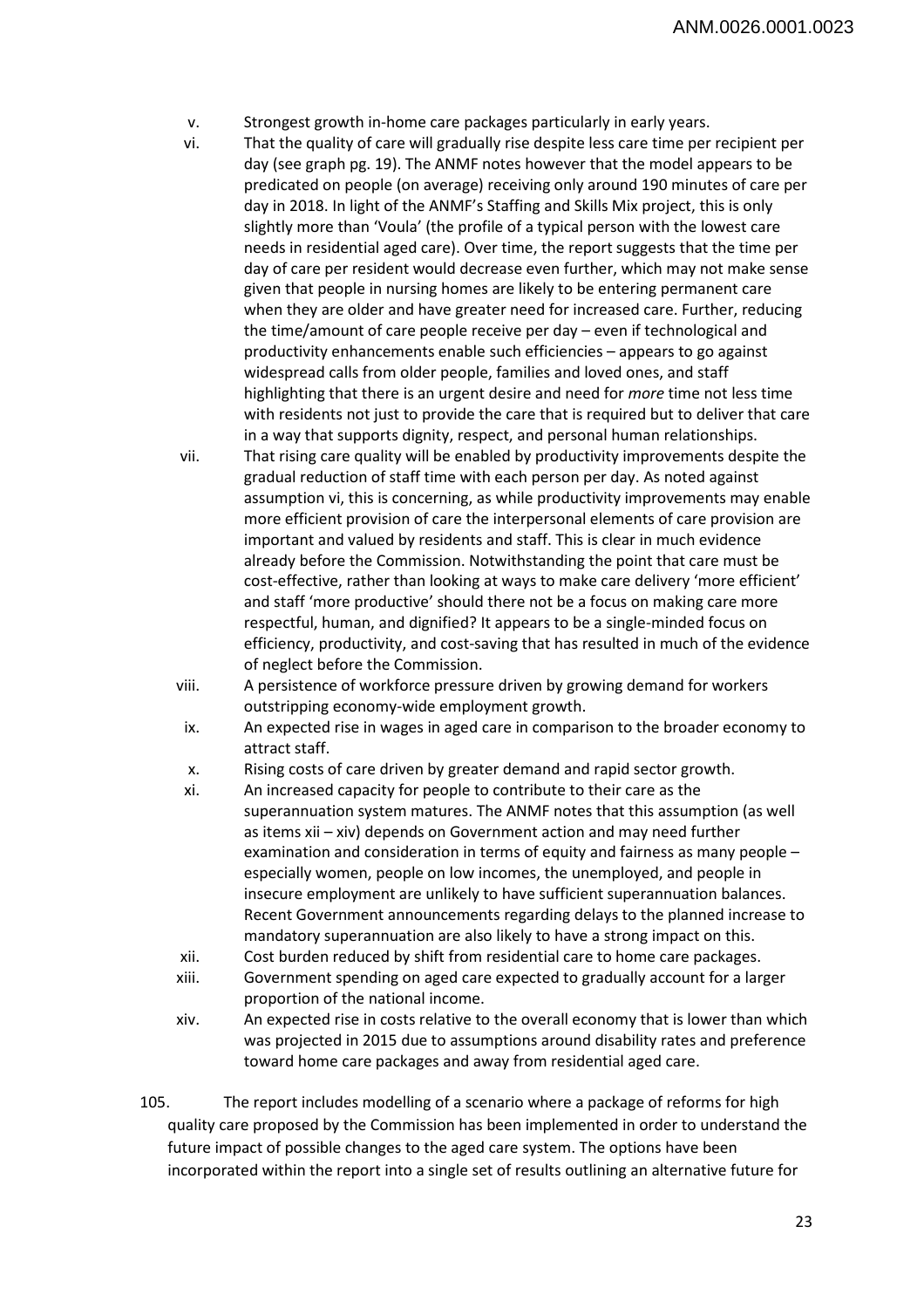aged care in Australia. The scenario considers the impact of a package of wide-reaching reforms which the Royal Commission is considering. The reforms cover:

- i. Improvements to care quality, staffing and training
- ii. Aspects of regulation and system navigation
- iii. Availability of different types of care
- iv. Health service provision
- v. Funding levels and allocation mechanisms
- 106. The package of reforms which are presented in a table in the report (pg. 23-25) appear to largely focus on; improving care quality especially in residential aged care, those with highest needs in the community (home care package 4), and the availability of home care packages. Overall, the ANMF is supportive of the reforms described in the report and has provided comments upon each below.

## *Residential care staffing uplift to 3-, 4- and 5- star levels*

107. The ANMF is broadly supportive of the suggested introduction of improved staffing and skills mixes across the residential aged care sector in phases. As the report notes, the CMS rating system is not designed for direct transfer/translation to the Australian context. As the ANMF has submitted to the Commission previously, the CMS rating systems is also not a tool to calculate or underpin the development of staffing models but rather a guide for the public to enable more informed comparison of nursing homes in relation to a number of factors including staffing. The ANMF refers the Commission to our previous submissions in relation to the adoption of a rating system that incorporates reporting staffing levels and skills mix (ANM.0015.0001.0001).

#### *Uncapping home care packages*

108. The ANMF is supportive of the proposed uncapping of home care packages, however wishes to highlight that while a needs/demand-driven system is necessary, delivery of care is contingent on a suitably sized workforce with the requisite skills mix and training.

## *Extending home care packages*

109. The ANMF is supportive of extending home care packages to better align subsidies with the care needs and preferences of older people who wish to receive aged care in their homes in the community. The ANMF supports aging in place, but wishes to note that in order to provide care at levels approaching that which should be available in residential aged care, a large and suitably skilled workforce will be necessary.

## *Respite funding*

110. The ANMF is supportive of the proposed increase (15 percent) in respite services provided to informal caregivers.

## *Commonwealth home support program/ home care packages interaction*

111. The ANMF supports the proposed changes to the way the Commonwealth home support program and home care packages would interact where a number of services previously provided under the Commonwealth home support program are shifted to uncapped home care packages.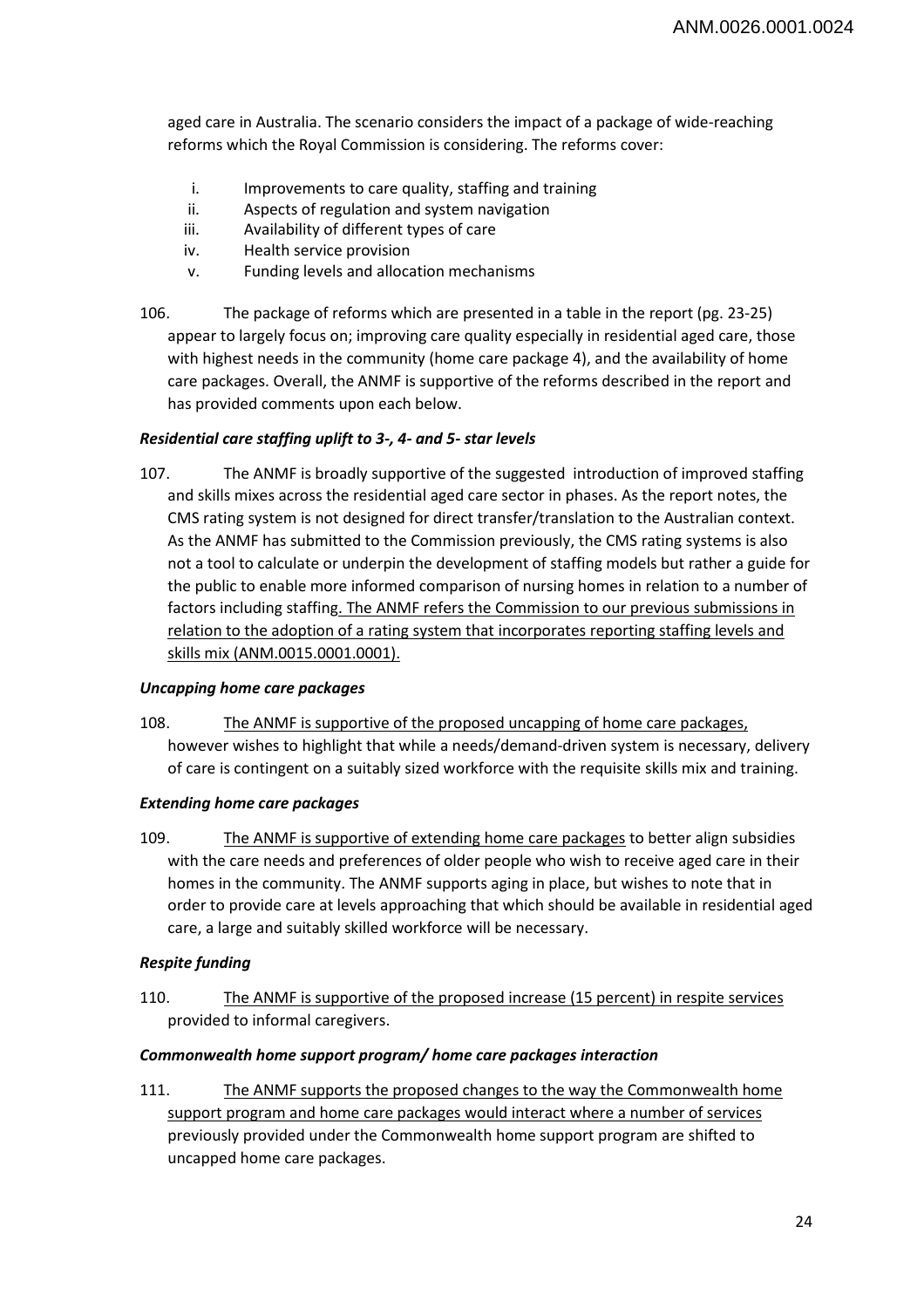## *Commonwealth home support program fees*

112. The ANMF supports the removal of all recipient fees for Commonwealth home support programs.

## *Funding controls*

113. The ANMF is supportive of the proposal implementation of Government funding controls. The proposal is to apply these to residential aged care providers to ensure a "sufficient share of funding is spent to deliver care to all recipients." The ANMF submits that the definition of "sufficient" must be clearly and specifically defined to ensure that providers are not able to continue to provide an insufficient quantity and quality of care to recipients based upon a vague and non-prescriptive definition. As the ANMF has submitted to the Commission on many previous occasions, there must be transparency and accountability regarding the use of both Government and resident contributed funds for care provision. Further, the ANMF suggests that these funding control measures should also be implemented for the provision of care in the home particularly as this area is expected to increase significantly.

## *Removing RADs*

114. The ANMF is supportive of the removal of RADs. The ANMF however cautions that as many providers – particularly large, for-profit providers – appear to rely upon RADs (specifically through transferring them through complex related entities) to make a profit, removal of RADs could risk providers cutting costs elsewhere resulting in the provision of care of a reduced quality and quantity. Other measures to ensure that safe, high quality care provision in incentivised and maintained must accompany the removal of RADs.

## *AN-ACC Funding*

115. As the ANMF has submitted previously, we are supportive of the implementation of the new AN-ACC funding system to replace the existing ACFI system. The ANMF refers the Commission to our previous submissions regarding AN-ACC for further details.

## *Independent assessment of care needs*

116. The ANMF supports the introduction of the independent assessment of care needs as a critical component of the new AN-ACC system. The ANMF notes that the frequency of assessments must be carefully planned and applied to ensure that care recipients' changing needs and preferences are effectively and efficiently responded to with the provision of safe, quality care.

## *Health initiatives*

117. The ANMF is supportive of the range of health initiatives proposed in the report. The ANMF suggests that the proposed "designated care coordinators" would be effectively modelled on the existing nurse care coordinator/nurse navigator roles that have shown clear evidence of success and quality beyond aged care. These care coordinators, along with the other health initiatives, would also be effectively adopted within the in-home sector where significant care coordination is also required. The ANMF also suggests that additional health initiatives should also include greater utilisation and support for nurse practitioners and mental health nurses in aged care delivered in nursing homes and in the community.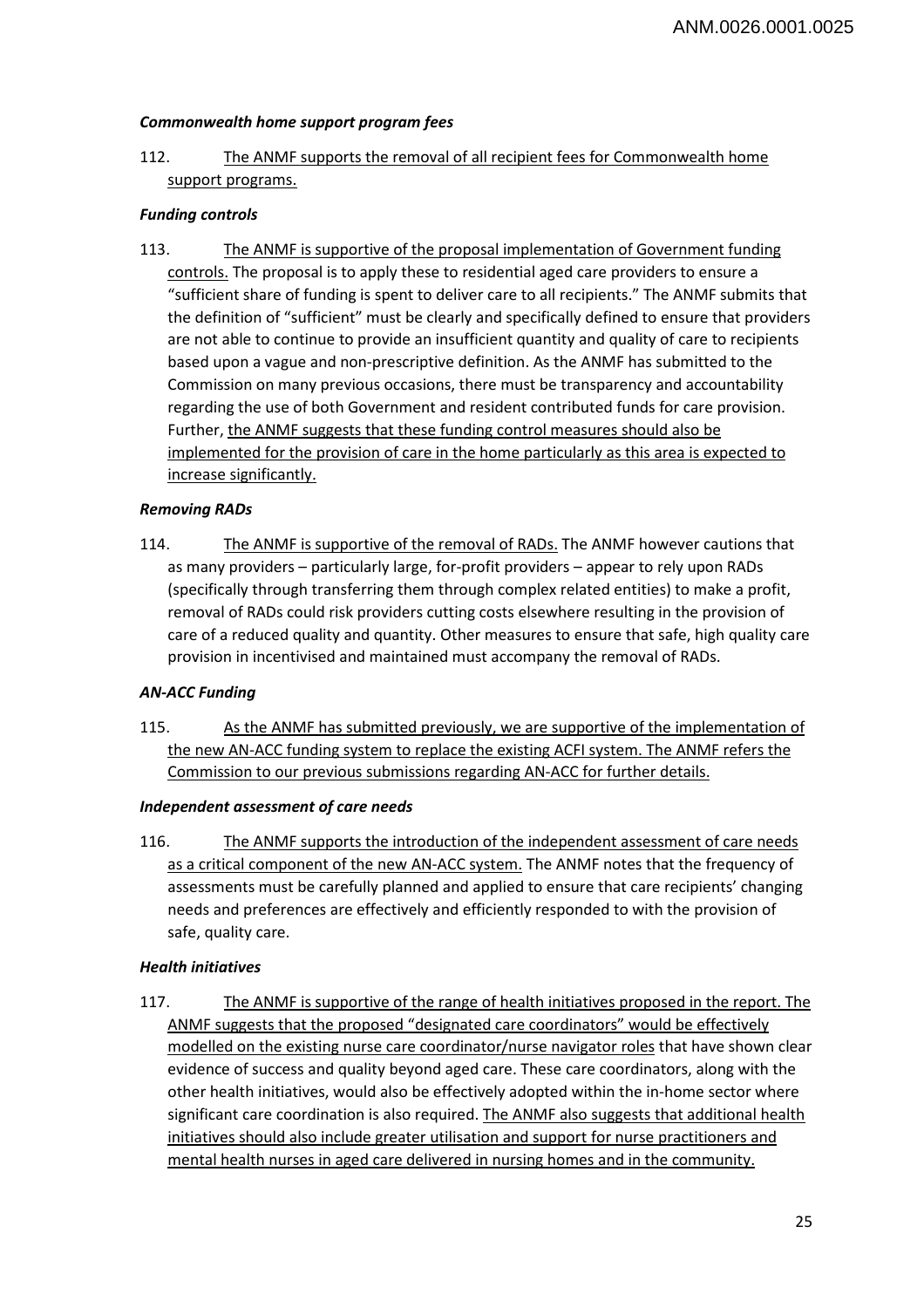## *Mandatory Certificate III*

118. The ANMF is supportive of the minimum requirement for all personal care workers to hold a relevant Certificate III qualification to work in aged care. The ANMF notes that appropriate clinical supervision and guidance is required at all times and that the role of enrolled nurses in aged care should not be overlooked.

## *National personal care worker register*

119. The ANMF is supportive of the national regulation of personal care workers in a similar manner to how registered and enrolled nurses are registered with the Nursing and Midwifery Board of Australia (NMBA). It will be vital that personal care workers not only sign onto a national register but that requirements for the maintenance of adherence to professional standards are put in place and monitored. This will also require employers to play a part in ensuring that personal care workers are able to maintain their registration in line with the requirements.

## *Young people with a disability*

120. The ANMF is supportive of ensuring that younger people are able to be safely and effectively cared for in accordance with their individual needs and preferences outside of the residential aged care system. The ANMF however points out that in places such as regional and remote areas, the "specialist accommodation" referred to in the report may not be readily available or appropriate. Further planning will be required to ensure that younger people currently residing within aged care facilities are provided with more appropriate care options and services more suitable to their needs and preferences.

## *Care finders*

121. The ANMF is broadly supportive of the implementation of the role of "care finders" to enable people to better navigate the aged care system with face-to-face support from qualified and trained individuals. The ANMF notes that the term "care finder" has been used by various reports and submissions before the Commission and that use of this term and the description/explanation of the anticipated role and designation of care finders has not been entirely consistent or clear. The ANMF refers the Commission to our previous submissions where we have addressed the issue of care finders in aged care and highlights the need to develop a clear and consistent explanation of this role and its anticipated responsibilities in aged care.

## *Public guardians*

122. The ANMF is supportive of the proposed increase in funding to public guardians to support people living away from family.

## *Wage parity*

123. The ANMF is supportive of the proposed increases to wages in aged care to equivalence with wages in the health sector.

## *Immigration measures*

124. The ANMF highlights that workforce pressures within aged care should first be addressed through genuine investment and support for the improved education and training, attraction, and retention of locally trained and educated carers and healthcare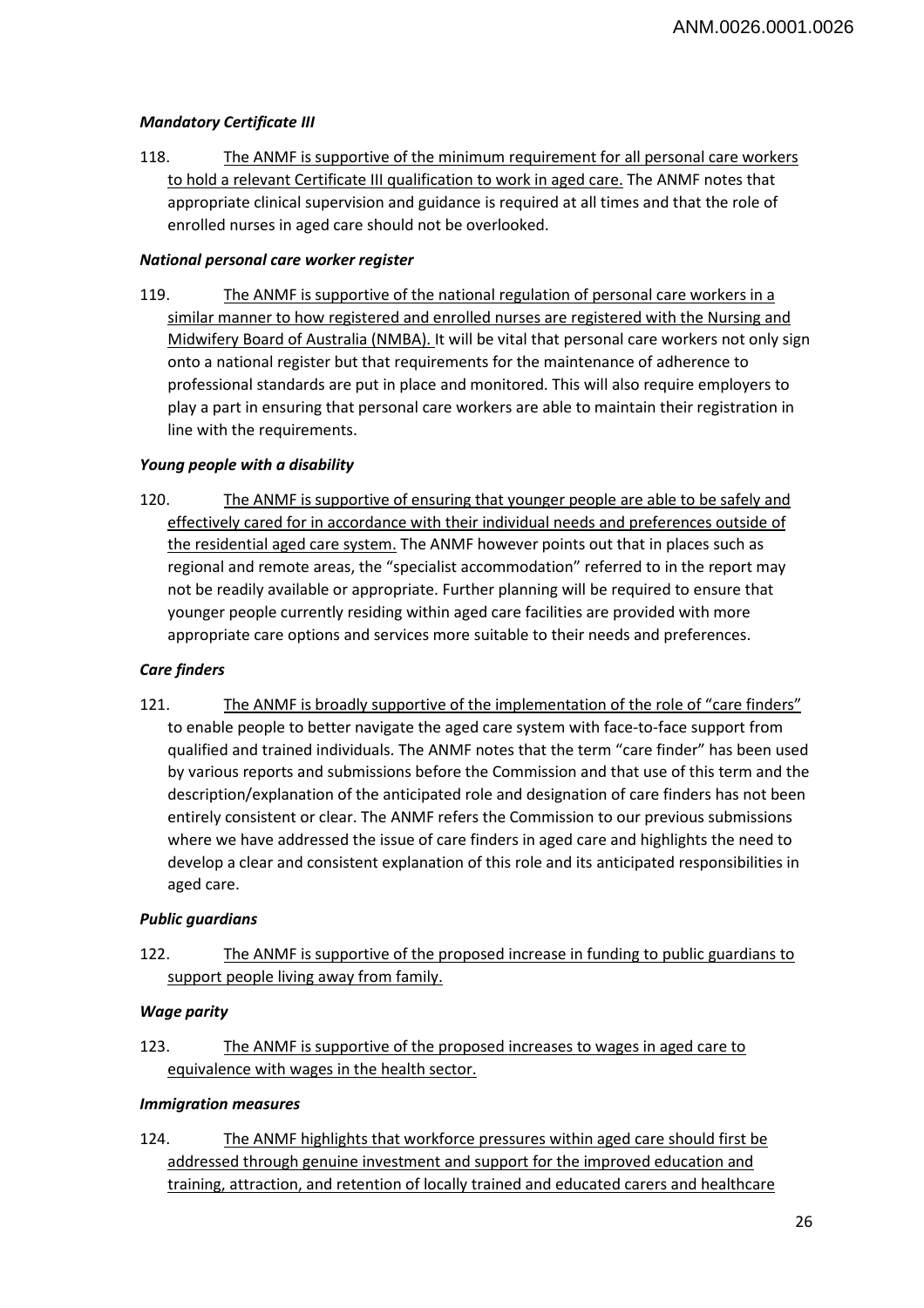professionals. Reliance on skilled migration of health workers from international countries has a strong potential to deplete already strained workforces in less well-resourced contexts where carers and health professionals are in short supply. This is an established issue, $^{11}$  and one that has prominence in the World Health Organizations 'State of the World's Nursing Report 2020.<sup>12</sup> Further, the COVID-19 pandemic has clearly demonstrated that the global mobility of people can be unpredictable and a reliance on other countries' workforces to support our domestic aged care sector is unlikely to be feasible particularly in the short term. Post-COVID-19, relying on international skilled workers is unethical and irresponsible when many of the countries we look to for skilled migrant workers in aged care (e.g. the Philippines, India) have (and continue to be) battered by the ongoing pandemic.

- 125. A number of key issues/outcomes of the reforms are described:
	- i. The package would be largely funded via Australian Government, Medicare, and other government programs.
	- ii. Designed to encourage a greater number of people into aged care and substantial movement from residential care to home care packages.
	- iii. An immediate decrease of the number of older people in residential aged care who move to community-based care with the preference for homecare persisting.
	- iv. Significant workforce constraints in response to mandating the increases in staff time per resident which is rapidly resolved.
	- v. That care recipients are expected to favour Commonwealth home support programs due to being free of charge for recipients, but that this effect would be anticipated to subside by 2030 when the program services all eligible recipients.
	- vi. Anticipated additional pressure on the aged care workforce, particularly enrolled nurses, as care requirements rise. The ANMF notes that there is relatively little detail within the report regarding why specifically enrolled nurses have been noted to face increased pressure and highlights the need for the sector to continue to attract and retain enrolled nurses as important contributors to care.
	- vii. Aged care sector wages increases (around 5.5 percent PA to 2050) to attract workers from other sectors and through additional training.
	- viii. The assumption that 30 percent of new aged care sector workers will be sourced through skilled migration programs. As noted above, the ANMF strongly suggests that Australian workers should be better supported to enter and remain in the aged care sector before relying upon international migration, which is especially under the current climate, unethical.
	- ix. That the demand for care, increased quality requirements, and a 'tighter' workforce will lead to the increased cost of care.
	- x. That increased costs and overall level of funding will be tempered by movement from residential aged care (more resource intensive) to in-home care (less resource intensive).
	- xi. That aged care providers will be fully compensated by the government for additional costs of implementing the above policy reforms. The ANMF highlights that this must occur with clear and transparent accountability for the use of funding on the provision of care.
	- xii. That expenditure in residential care is anticipated to be the greatest despite

l

<sup>&</sup>lt;sup>11</sup> McElmurry BJ, Solheim K, Kishi R, Coffia MA, Woith W, Janepanish P. Ethical concerns in nurse migration. Journal of professional nursing. 2006 Jul 1;22(4):226-35. Available at: https://www.sciencedirect.com/science/article/abs/pii/S8755722306000615<br><sup>12</sup> State of the world's nursing 2020: investing in education, jobs and leadership. Geneva: World Health Organ NC-SA 3.0 IGO. Available online: https://www.who.int/campaigns/year-of-the-nurse-and-the-midwife-2020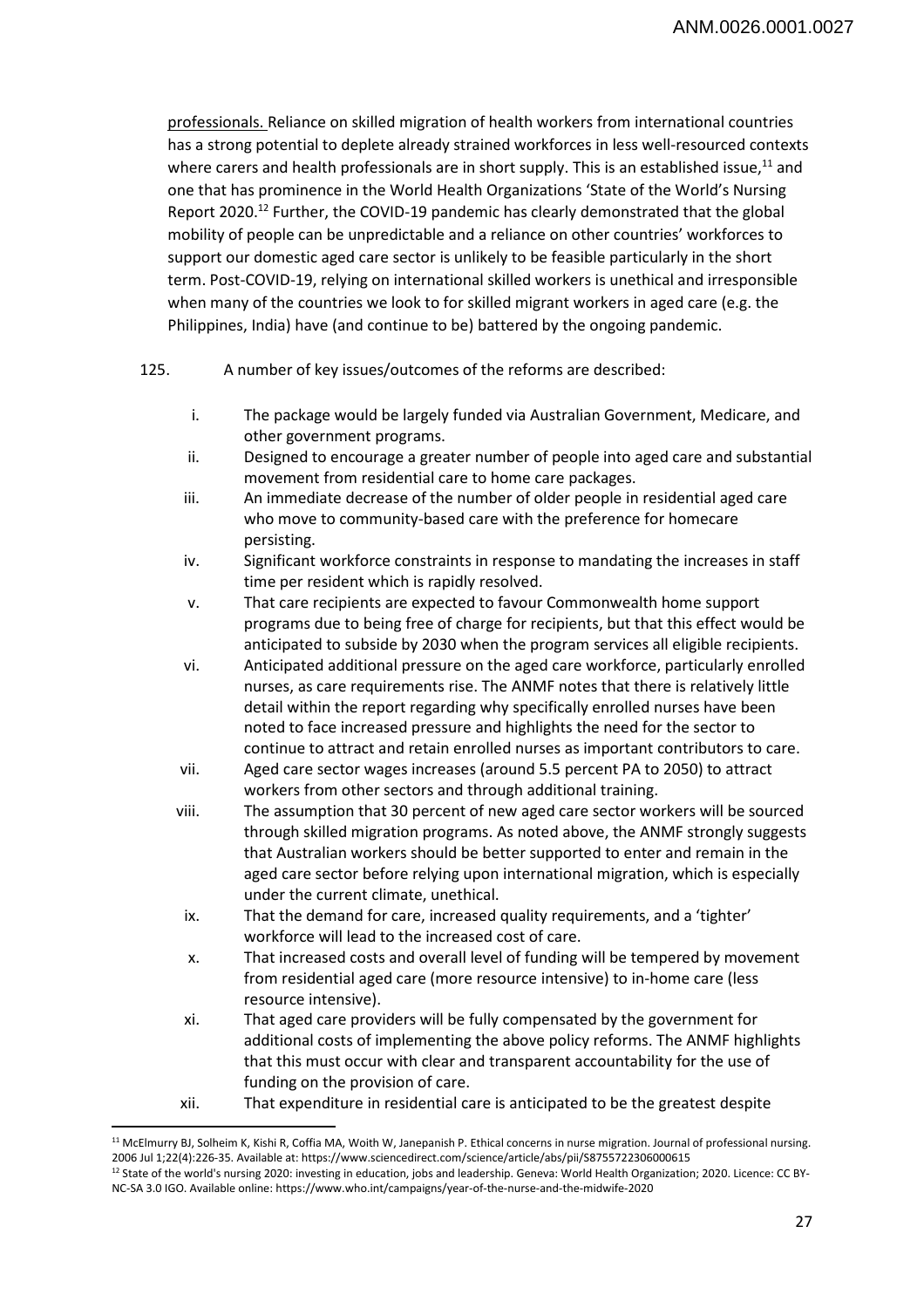fewer residents while spending on home care packages will rise strongly but involve less cost per recipient.

- 126. Overall, the model predicts that adoption of the proposed package of reforms in order to achieve the equivalent of different CMS ratings (i.e. 3-Star, 4-Star, and 5-Star) would result in the aged care sector incurring additional costs of:
	- i. 0.3% of GDP/ 1/5 of the projected baseline aged care budget (3-Star).
	- ii. 0.5% of GDP/ 1/3 of the projected baseline aged care budget (4-Star).
	- iii. 0.8% of GDP/ 1/2 of the projected baseline aged care budget in 2050 (5-Star).
- 127. The report notes that each of the above costs also include additional health expenditure outside of aged care amounting to approximately 0.04% of GDP
- 128. The report goes on to explain how the proposed reform package would be funded and suggests an approach that is explained would ensure no material change in government debt. While the report suggests that the government could fund the additional expenditure through; a new tax, increasing existing taxes, broadening the base of existing taxes, and/or cutting expenditure in other areas, the modelling only considers increasing the Medicare Levy and increasing in income tax rate across all thresholds (see Table 1). The ANMF notes that the report does not mention enforcing more stringent tax practices on providers to ensure that aggressive tax minimisation practices are not utilised to increase provider profits utilising Government funded subsidies.

**Table 1:** The report's proposed approaches to funding aged care reform packages

|                           | Reform package |        |        |
|---------------------------|----------------|--------|--------|
| <b>Funding option</b>     | 3-Star         | 4-Star | 5-Star |
| Increase to Medicare Levy | 0.51%          | 0.89%  | 1.31%  |
| Increase to income tax    | 0.58%          | 1.01%  | 1.48%  |

129. The ANMF has a number of further comments on the content of the report.

130. The report suggests three categories of labour (Pgs. 10-11):

- i. Care management, registered nurses, allied health professionals
- ii. Enrolled and licenced nurses and other allied health
- iii. Unlicensed personal care staff
- 131. The division of the workforce into these three categories may require further explanation and consideration is for example, it is unclear why enrolled nurses have been categorised with "other allied health".
- 132. The report makes a number of assumptions on workforce:
	- i. High wages = greater enrolments in training courses.
	- ii. Shortages in skilled labour limit total amount of aged care provided.
	- iii. More qualified pool of workers can lead to higher productivity.
- 133. The report appears, wrongly in ANMF's view, to equate quality of care with quantity of care per individual per day. This appears to be similar but different to residential care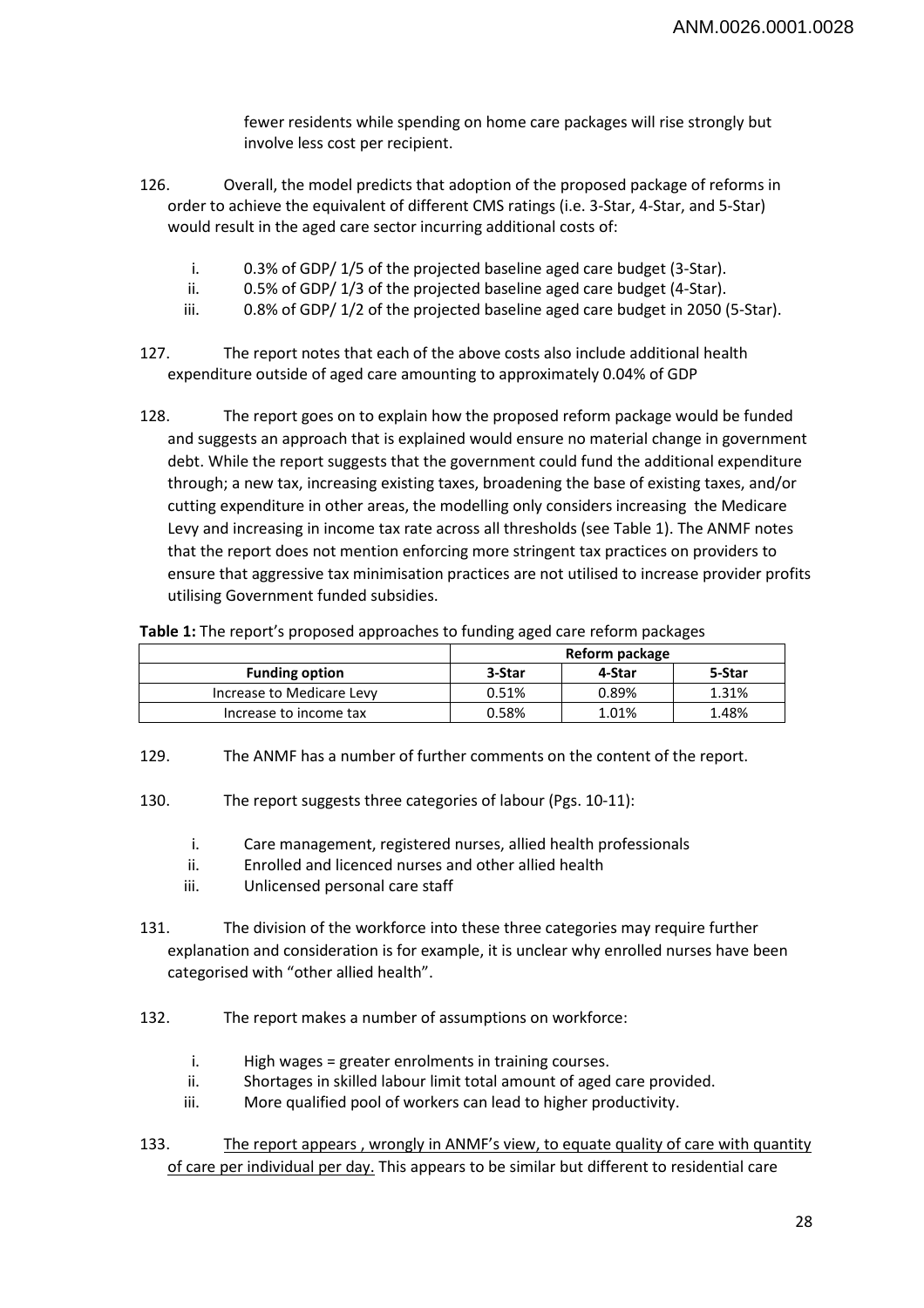hours per day which the report suggests does not capture the contributions of technology or 'other productivity enhancing measures' to improve care quality for a given staffing level (pg. 11).

- 134. In the accompanying document, 'economic scenario model documentation', the authors describe their approach to several key concepts within their model.<sup>13</sup> One of these concepts is "defining output and 'quality'". Here, the authors present an approach where the amount of care provided to each individual is measured using a 'point' system, explaining that the baseline for such a system is calibrated so that the number of 'points' of care delivered to an individual is consistent with the basic subsidy that person has attracted in line with ACFI. The authors highlight that "this is the same as saying a dollar of ACFI subsidy is associated with a 'point' of residential care delivery." The ANMF raises considerable concern here for two reasons. One; based on the fact that ACFI has been widely and substantially criticised as not being fit for purpose using it as a baseline for coming up with a measure of care quality appears to be unreasonable and not based on clear evidence. Two; that using a baseline scenario predicated on the current delivery of quality care in Australia's residential aged care system would appear to be significantly misleading since as the Commission has heard, the provision of quality care is far from guaranteed and unlikely to be measured by equating the level of care with the level of ACFI subsidies reported.
- 135. The ANMF is concerned that overall, the point-based approach to care quality measurement is not evidence-based and that the simplistic assumption that "higher levels of care need mean more points are required to deliver the same quality of care" glosses over ensuring that those people with higher care needs actually receive the care necessary to meet those needs in a safe, appropriate, and effective manner. While the authors do note that "points per recipient is one factor in assessing care 'quality', with lower levels of provision at a given level of care need potentially representing a poorer outcome for recipients" and that 'points' per recipient measures quantity but not quantity of care, overall, the ANMF is not convinced that the 'points' assumption in the model sufficiently captures the complexity of the measurement of quality care in aged care and must be examined and unpacked further. In Deloitte's main report, the number of points per recipient per day are expected to rise, but how this relates to the increased provision of quality care that is safe, appropriate, and effective is not so clear.
- 136. This model also does not appear to engage sufficiently with the issue of workforce capability and capacity to deliver care. Later on in the document, the model addresses the potential impact of a minimum nursing staff (but not care worker, allied health, or other staff) to resident ratio in aged care and briefly presents three different choices governments could make regarding the implementation of minimum nursing staff to resident ratios, concisely; i) increase the number of nurses used per 'point' of care but allow providers to reduce the use of other forms of labour and capital, ii) force providers to increase the number of nurses without altering use of other labour and capital, and iii) raise the number of 'points' until the desired number of nurses is reached (which also raises other labour and capital costs).

 $\overline{\phantom{a}}$ 

<sup>&</sup>lt;sup>13</sup> Deloitte Economics. Economic scenario model documentation A report for the Royal Commission into Aged Care Quality and Safety. July 2020. A commercial-in-confidence report provided to the ANMF by the Royal Commission.